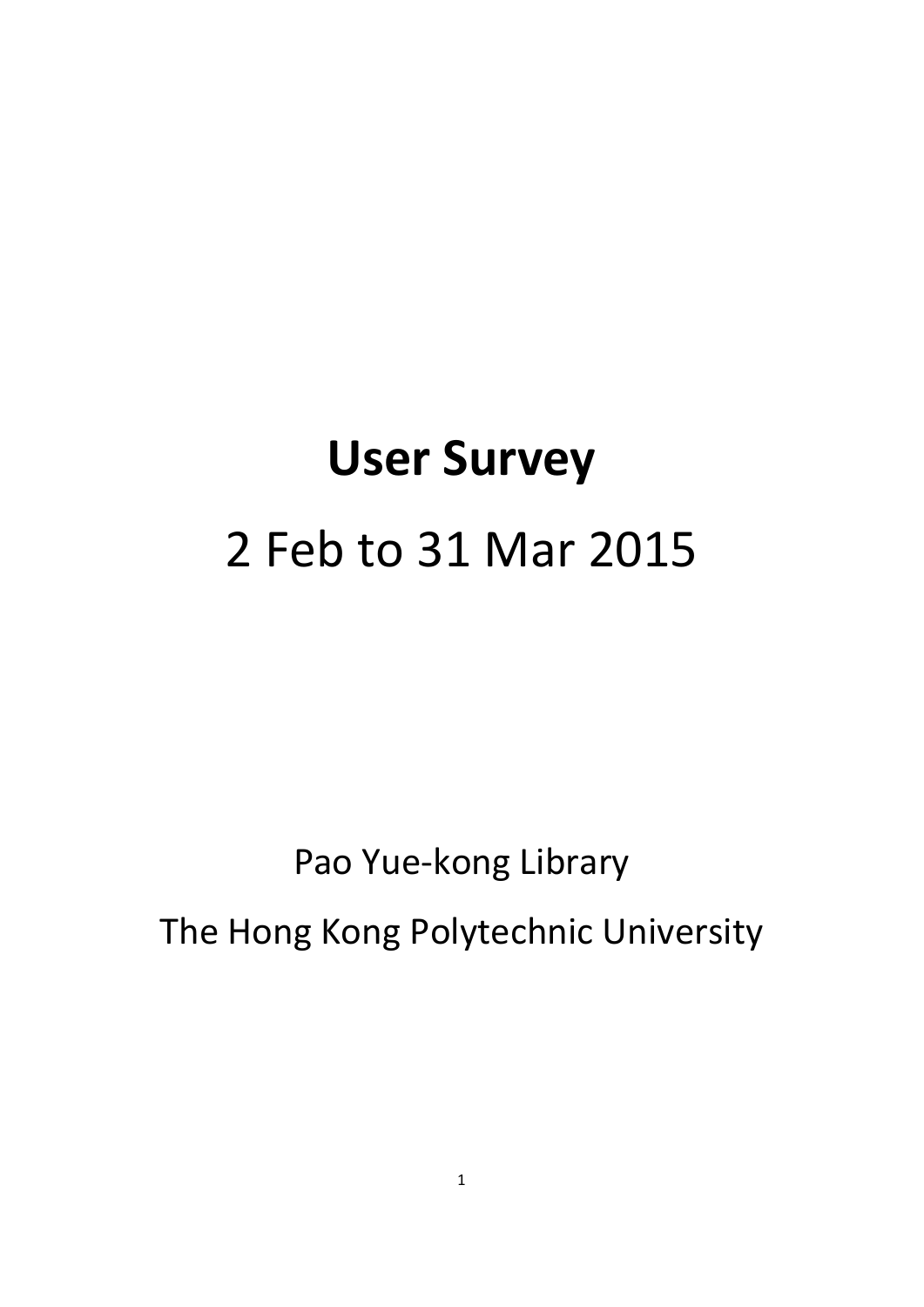# **Executive Summary**

# **Profile of Respondents**

 The Library survey was conducted from 2 Feb to 31 Mar 2015. An email announcement was sent out to all PolyU students and staff on 2 Feb 2015. Users could submit the survey via online or printed form. As for the online survey, the input of Library Number and PIN for authentication was required to ensure only valid users could participate with no multiple submissions.

 Altogether 3,682 valid Library users took part in the survey. 2,172 responses were from undergraduates (UG), 876 from postgraduates (PG), 320 from academic/research (Acad/Res) staff, 278 from general grade (GG) staff, and 36 from other users (including HKCC, Alumni and JULAC cardholders).

Of all the PolyU student respondents, 81% were studying full‐time, while 19% were part‐time.

 In terms of number of respondents, the top three faculties were FHSS, FENG and FB, while the top five academic departments were FB, SN, APSS, ITC and COMP.

 There were also 162 respondents from non‐academic departments, representing 4.4% of the total number of respondents.

# **Overall Satisfaction**

 Comparing with the Library Survey in 2014, the overall satisfaction rating in 2015 remained at the same high level of 4.05 (out of a 5‐point scale). Postgraduates were the most satisfied group (average score at 4.18), followed by academic/research staff at 4.17.

 Nearly 99% of the respondents from our core users (UG, PG, Acad/Res staff and GG staff) gave the overall satisfaction rating of 3 or above.

 Ranked by the average overall satisfaction rating, the top five faculties were FCE, FAST, FENG, SHTM and FH, while the top five academic departments were GEC, AMA, CPCE, ELC and FCE.

#### **Frequency of Library Use**

 UG visited the Library in person more frequently than other user types. 68% of UG, 55% of PG, 30% of Aca/Res staff and 19% of GG staff visited the Library in person on a daily or weekly basis.

 Regarding the online access of Library resources, PG and Aca/Res staff were among the top two frequent users. 63% of PG, 59% of Aca/Res staff, 48% of UG, and 22% of GG staff accessed the Library resources online on a daily or weekly basis.

 As expected, it was also observed that full‐time students visited the Library and accessed online Library resources more frequently than part‐time students.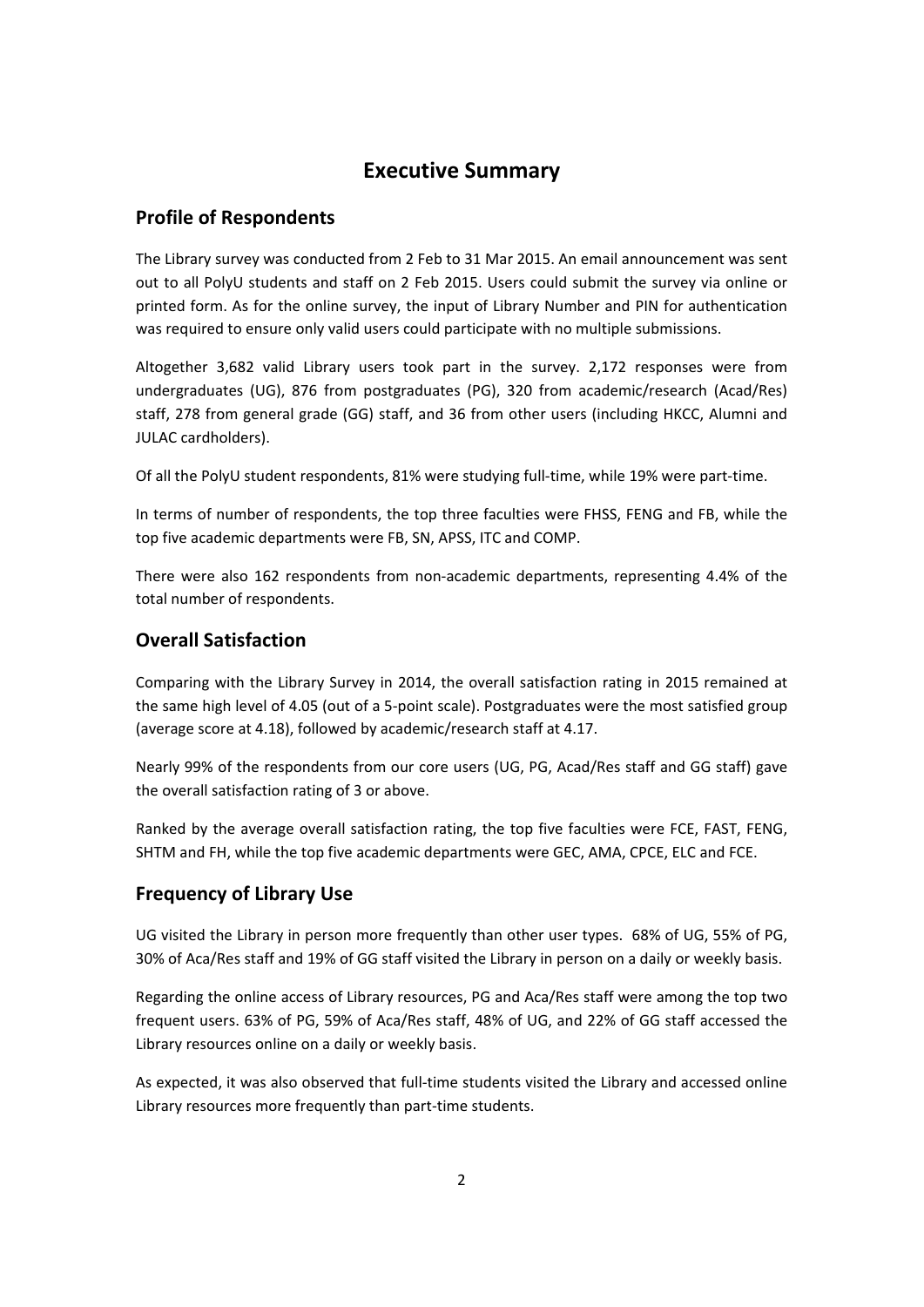Ranked by frequency of in‐person visit, the top three faculties were FB, FAST and FHSS. Ranked by the frequency of online access, the top three faculties were FHSS, FH and FAST.

## **Activities in Library**

  The top five activities performed by our core users in the Library included *Individual Study* (21%),  *Borrowing or Returning books* (17%), *Printing or Photocopying* (15%), *Using Library computers*  (14%), and *Group Study or Discussion* (10%).

  UG tended to come for *Individual study* (22%), *Printing or Photocopying* (18%), *Using Library Computers* (16%), and *Borrowing or Returning books* (13%). The most frequent activities by PG  were *Individual Study* (22%), *Borrowing or Returning books* (18%), *Using Library Computers*  (13%), *Printing or Photocopying* (12%), *Using Databases, e‐journals or e‐books* (12%).

 For staff, they mainly visited the Library for Borrowing and Returning books (Aca/Res staff:39%  and GG staff: 36%). Aca/Res staff were more likely to use the *Databases, e‐journals and e‐books*  (14%) and *Individual Study* (12%) while GG staff tended to come for *Visiting the LibCafe* (15%)  and *Using AV Materials* (11%).

#### **Library Services:**

#### **Importance**

 The Importance indicates the significance of service provided to the users. Out of a 5‐point  scale, our core users considered the top five important service areas as follows: *Quiet space for Individual Study* (4.58), *A Comfortable and Inviting Environment* (4.48), *E‐journals* (4.42),  *Photocopiers / Printers* (4.40), and *Library Staff who are Polite and Friendly* (4.36).

 Similar pattern with core users was observed in UG and PG. The major difference was that UG were more concerned with Space for Group Study or Projects (4.43), while PG put more emphasis on *Databases* (4.48). Aca/Res Staff cared more about accessing research materials out  of the Library, as *Inter‐Library Loan & Document Delivery Services* (4.40) and *Library website enabling me to locate information* (4.42) were included in their top five.

  The five areas perceived by core users as less important were *Enquiry Services* (3.96), *IT help services* (3.84), *Printed Journals* (3.63), *AV Materials* (3.32), and *Library Workshops* (3.30).

## **Level of Service**

 The Level of Service measures users' perception of actual service provided by the Library. Our  core users gave the highest ratings to these five areas: *Library Staff who are Polite and Friendly*  (4.20), *Library Staff who are Knowledgeable and Helpful* (4.18), *Enquiry Services* (4.05), *Printed Books* (4.01), and *Databases* (3.98).

 UG were more satisfied with the discovery of Library resources as *OneSearch* (3.96) while PG rated favorably on *Print Books* (4.14) as these categories were among their top five. As for  Aca/Res staff, they considered *HKALL* (4.27) and *Inter‐Library Loan and Document Delivery Services* (4.25) to be in their top five.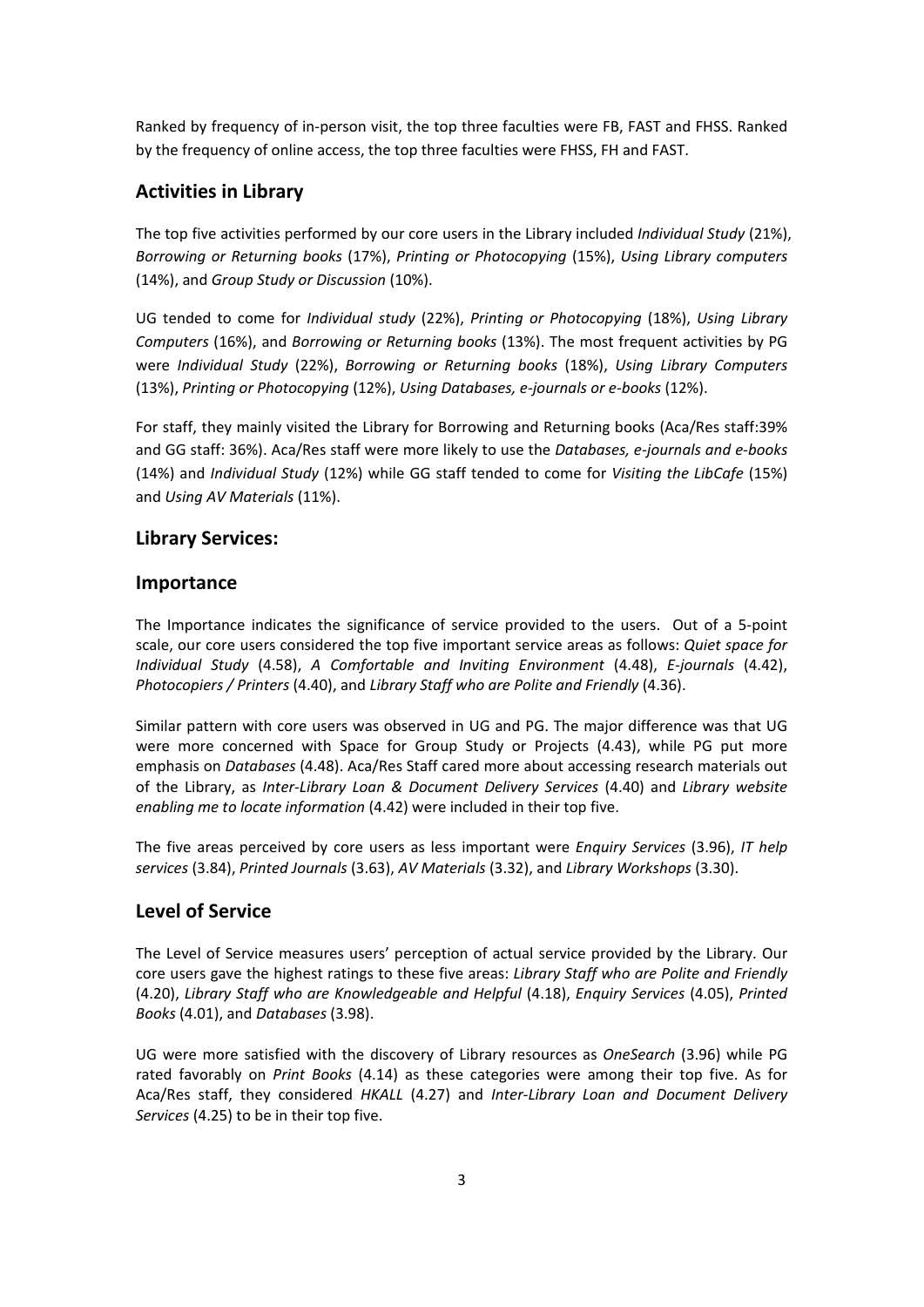The five areas perceived by core users to be with the lowest level of services were *Printed Journals* (3.74), *AV Materials* (3.69), *Space for Group Study or Projects* (3.66), *Computers in the Library* (3.65), *Photocopiers / Printers* (3.53),

#### **Service Gap**

 The Service Gap score is calculated by subtracting the Importance from the Level of Service on each question. It indicates whether the library is meeting the expectations of our users. The services needing improvement would be revealed by negative scores.

 According to our core users, the five areas with largest negative service gap were: *Photocopiers / Printers* (‐0.87), *Space for Group Study or Projects* (‐0.66), *Computers in the Library* (‐0.63),  *Quiet space for Individual Study* (‐0.62), and *A Comfortable and Inviting Environment* (‐0.56). Similar pattern was observed among UG and PG.

 As for Aca/Res Staff, their top five in negative service gap were *E‐journals* (‐0.65), *Library Enabling me to Locate Information* (‐0.46), *OneSearch* (‐0.42), *Databases* (‐0.36) and *E‐books* (‐ 0.34).

# **Other Questions:**

## **Updatedness of Subject Areas, Efficiency and Information Skills**

 When asked to what extent our users agreed the Library helps them keep updated of developments in their subject areas, PG gave the highest rating at 4.07, followed by Aca/Res Staff (3.98) and UG (3.81).

 As for whether the Library helps users to be more efficient in their research or study, again PG rated the highest at 4.30, then Aca/Res Staff (4.16) and UG (4.10).

 In terms of providing users with information skills needed for research and study, PG rated 4.10, followed by Aca/Res Staff (3.94) and UG (3.90).

#### **Library Renovation Project**

 The G/F 24‐hour Study Centre and the 3/F Multimedia Commons were newly renovated in Oct 2014 and Jan 2015. When asked how satisfied they were with the new areas, our users rated 3.80 for G/F 24‐hour Study Centre, and 3.71 for 3/F Multimedia Commons, revealing they were content with the new environment.

#### **New Library Homepage**

 Regarding the satisfaction rate of the new Library homepage launched in Dec 2014, our users rated 3.72 out of a 5‐point scale, which indicated they were pleased with the new design in general.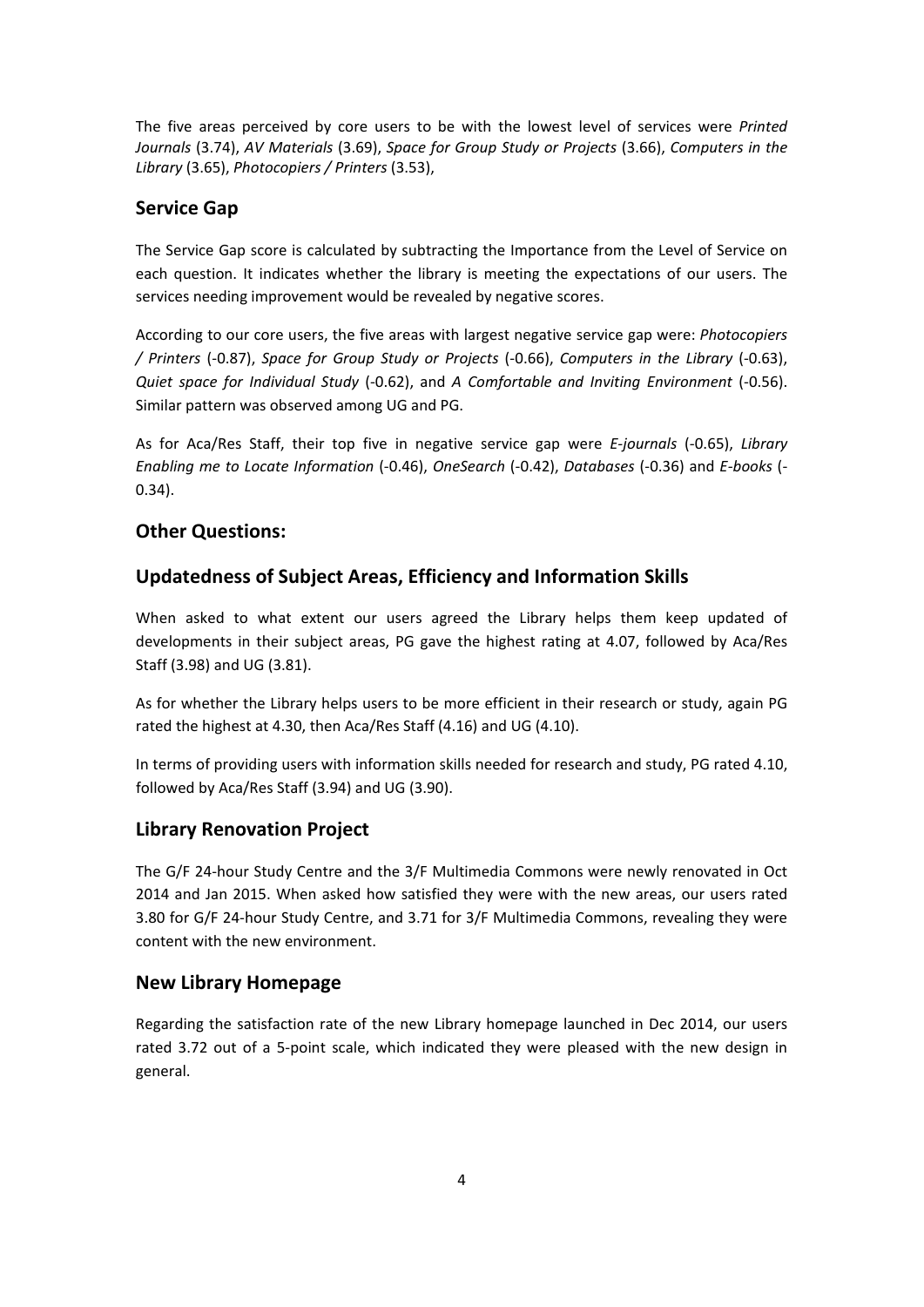#### **Student Ambassadors**

 Over 43% of the total users were aware of the student ambassadors but had not asked them questions. 8% had used the services. PG and UG tended to seek help from student ambassadors (11% and 8%) more than Aca/Res Staff (4%).

 When asked to rate their satisfaction level of Student Ambassadors, our users rated 4.00 out of a 5‐point scale.

#### **WhatsApp Enquiry Services**

 WhatsApp Enquiry Services was newly launched in Aug 2014, 38% of our users were aware of the service but had not tried it, while 3% were aware and tried it. PG tended to try this service (5%) more than UG (3%) and Aca/Res Staff (3%).

 When asked to rate their satisfaction of WhatsApp Enquiry Services, our users ranked 3.58 out of a 5‐point scale.

#### **Mini‐Survey – Library Online Tutorials**

 Subsequent to the Library Survey, a small‐scale survey was conducted from 5 to 29 May 2015 to gather feedback on six online tutorials created by the Library. Similar to the online survey, authentication was required to ensure only valid users could participate with no multiple submissions.

 A total of 783 users completed the mini‐survey. Overall speaking, when asked whether the videos were helpful in their studies/research, and whether the presentation of the videos was clear and easy to follow, our users rated 3.82 and 3.75 (on 5‐point scale) respectively.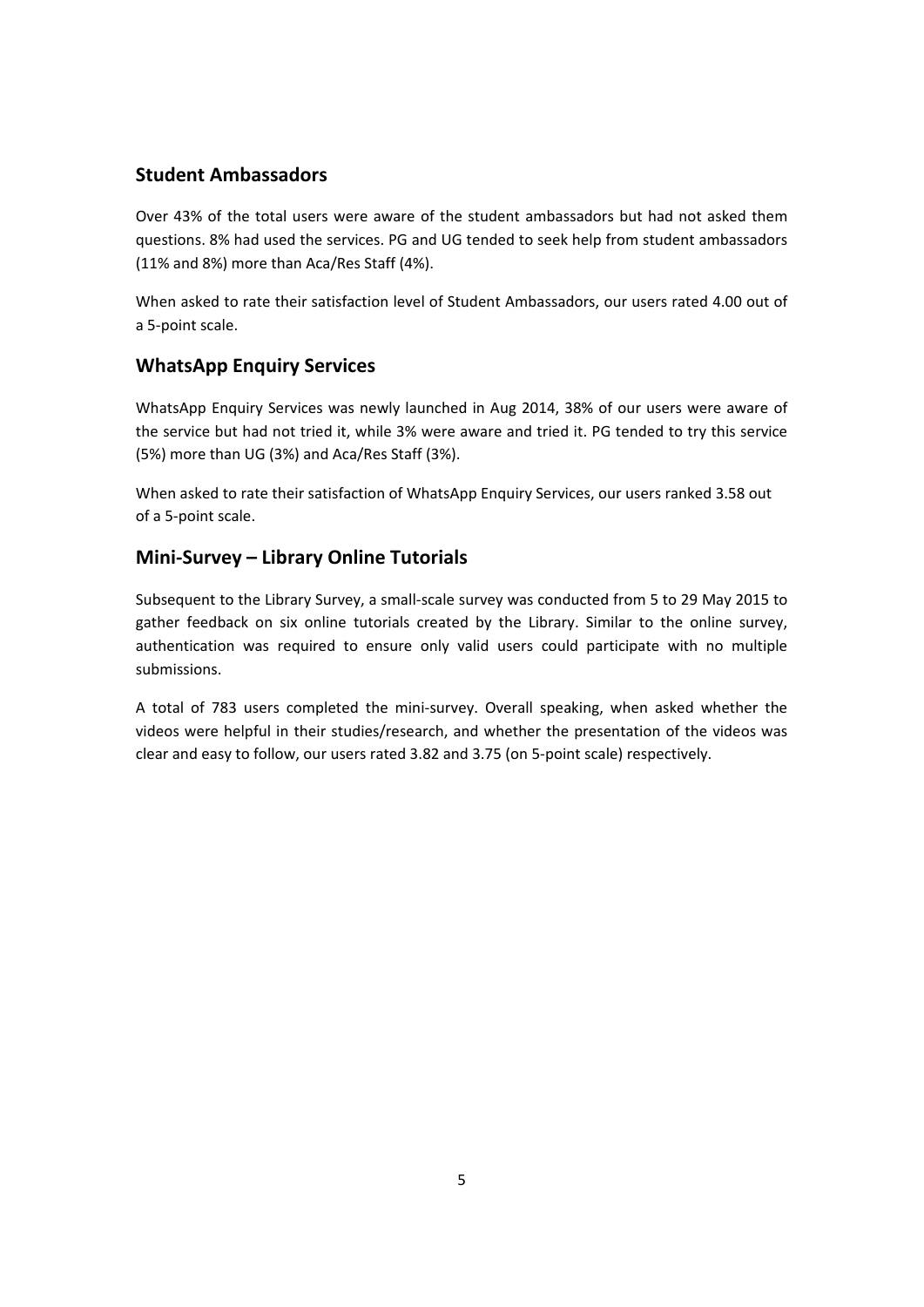# **Written Comments**

The last question of the survey was an open-end question for users to comment on the Library Services. A total of 1,948 entries were received and classified into various categories. The examples of written responses below are presented as they are in the questionnaires without any correction on grammar or spelling. Action Plan has been compiled on how the Library addressed the comment in the past and near future.

#### **On Space**

## **Air Conditioning / Ventilation**

There were 50 comments on air quality, and 40 comments on temperature level.

A few examples:

+ve: Nil.

- The environment in the library is quite stuffy and hot during winter. It is not that comfortable to study for a whole day. Please consider to improve the ventilation system, thank you.
- Should improve the ventilation, often feel dizzy with the air.
- I think the indoor air quality is quite bad. For example, I feel like no fresh air when there are too many students especially in those areas providing individual sit (1/F & 4/F).
- The air-conditioner is so strong that we have to bring extra clothes. Many of them think the temperature in library prevents them from focusing on study. Especially in summer, we wear T‐shirts or dresses but we may have a cold in this condition.
- The air-conditioning in the library is too cold ~ please keep it at a friendly temperature of 23 Celsius. Thanks

| Overall, users asked for                                                          | The Library plans to                                                                                                                                                | The Library has                                                                                           |
|-----------------------------------------------------------------------------------|---------------------------------------------------------------------------------------------------------------------------------------------------------------------|-----------------------------------------------------------------------------------------------------------|
| 1) Better ventilation system<br>for better air quality and<br>supply of fresh air | Improve the ventilation<br>system of 3/F REC, 3/F Media<br>Services and further enhance<br>the fresh air supply of 24-hour<br>Study Centre in Q3 and Q4 of<br>2014. | Improved the ventilation<br>system and fresh air supply<br>for 24-hour Study Room,<br>Room L003 and L010. |
| 2) Higher temperature level                                                       | Continue to monitor the<br>situation with FMO and adjust<br>the temperature level where<br>necessary in view of different                                           | Requested FMO to maintain<br>the temperature level at 23-<br>25 degree Celsius.                           |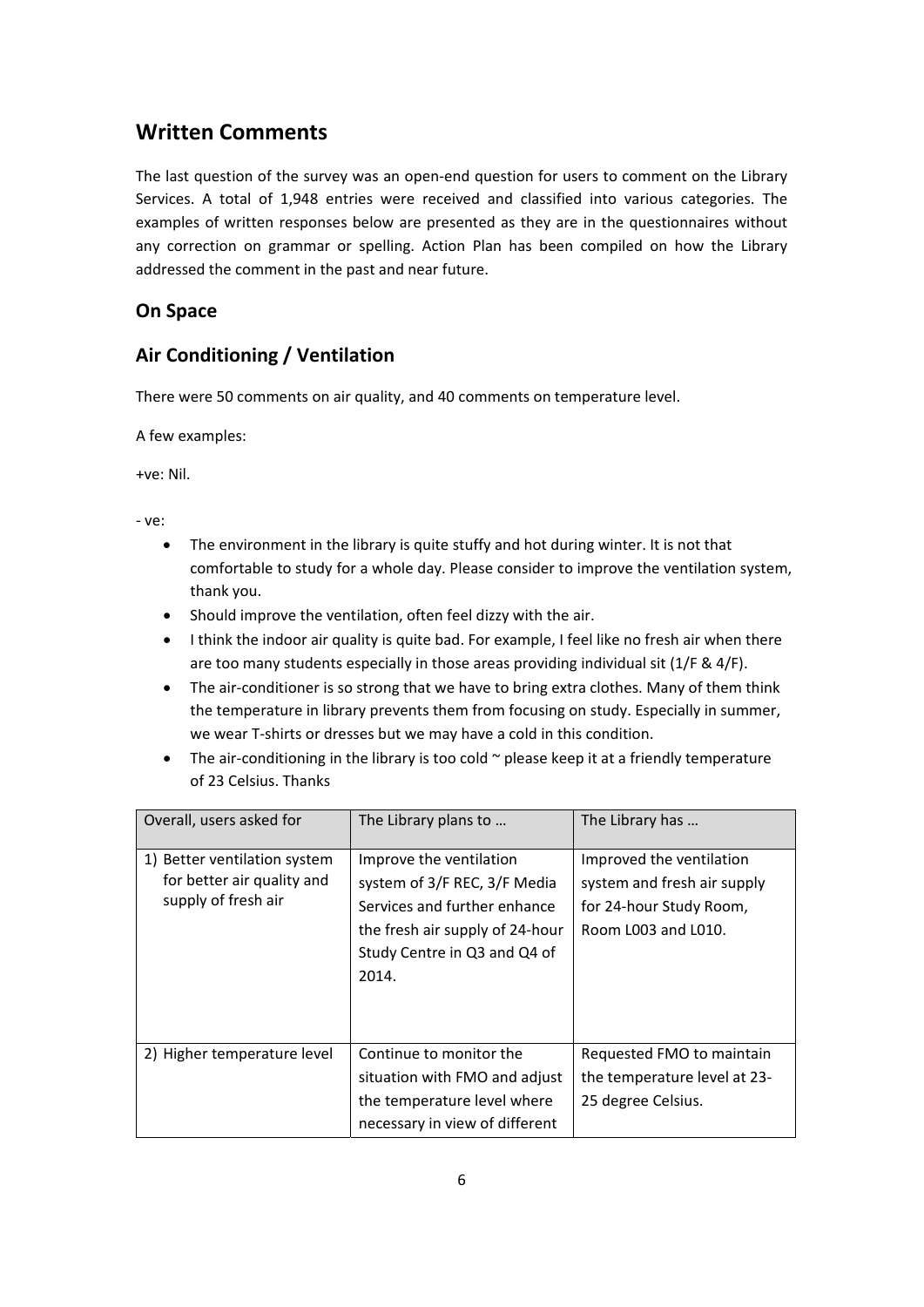| seasons and crowdedness in |  |
|----------------------------|--|
| the area.                  |  |
|                            |  |

# **Cleanliness of Library Areas**

 There were 6 comments on 24‐Hour Study Centre, 7 comments on other or overall study area, 2 comments on carpets and 1 comment on computing equipment

A few examples:

+ve: Nil.

‐ ve:

- The tidiness and cleaness of room at G/F with round table and some individual room opening for 24 hours for discussion (Sorry I forgot the room name) have room for improvement. Comparing to other places of the library, that room is relatively dirty, especially but not limited to the carpet.
- Check the ventilation system in washroom or 24 hour self studying room from time to time to prevent smelty odour.
- Sterile the carpet to keep away from bacteria

| Overall, users asked for                                      | The Library plans to | The Library has                                                                                                                                  |
|---------------------------------------------------------------|----------------------|--------------------------------------------------------------------------------------------------------------------------------------------------|
| Cleaner study area,<br>especially the 24-hour Study<br>Centre |                      | Requested the cleaning<br>contractor via FMO for more<br>frequent clearance of garbage<br>and ensuring cleaning of the<br>study areas every day. |
| Cleaner carpets                                               |                      | Requested FMO to arrange for<br>major cleaning and pest<br>control regularly and as<br>necessary.                                                |

## **Drinking Facilities**

 There were 23 comments requesting for supply of hot water, 2 comments on water quality of drinking fountains and 1 comment for new drinking machines.

A few examples: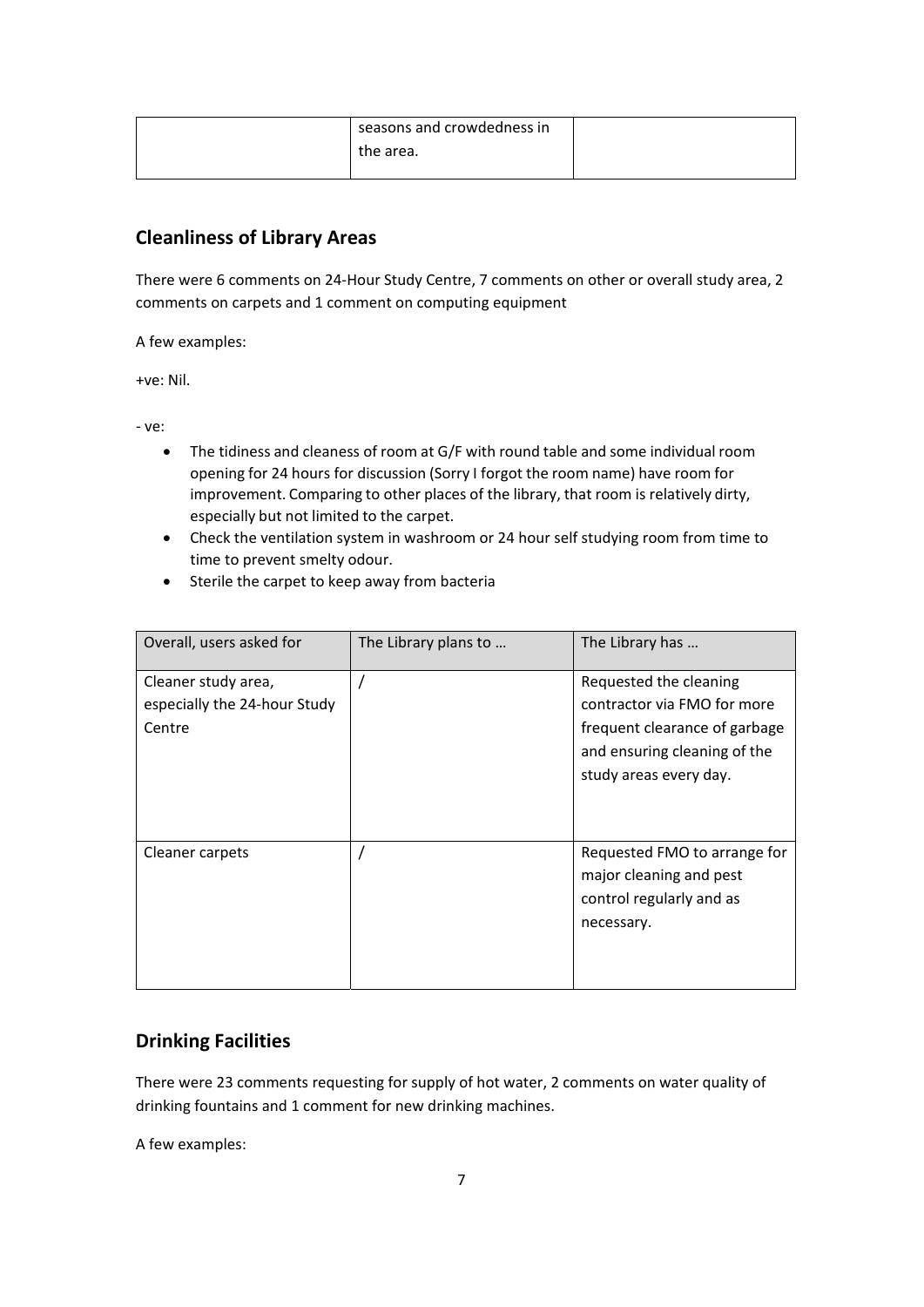+ve: Nil.

‐ ve:

- it is inconvenient that can only get cold water to drink, especially in winter. If we want to get hot water, we have to go a long way outside the library. i strongly suggest that to install some boiling machine to serve some hot water.
- Most of the students wish to have hot-water facilities. We prefer to drink hot water because it is healthier. Many of us have to get hot water from the cateen from time to time, especially in winter.
- Try to install the latest model of auto-drinking water machine to protect hygiene, just like a machine that installed at 1/F. The old and white one may increase flu infection and inconvenience to operate.

| Overall, users asked for | The Library plans to                                                                                | The Library has                                                                                                                                                                                                           |
|--------------------------|-----------------------------------------------------------------------------------------------------|---------------------------------------------------------------------------------------------------------------------------------------------------------------------------------------------------------------------------|
| Supply of hot water      | Explore alternative ways in<br>supplying warm drinking<br>water in certain areas of the<br>Library. | Forwarded similar requests to<br>HSEO and FMO. Both<br>departments do not<br>recommend providing hot<br>drinking water in Library due<br>to safety concern.                                                               |
| Better water quality     | Continue to monitor the<br>situation and forward the<br>problems to FMO for follow-<br>up.          | Forwarded similar comments<br>to FMO. According to FMO,<br>its maintenance contractor<br>conducts routine inspection<br>and replaces filters and UV<br>sterilizer for the drinking<br>fountains once every two<br>months. |

#### **Power Points**

There were 36 comments on insufficiency of power outlets in study space.

A few examples:

+ve:

 I'm very happy that more seat with power supply as it is a extremely important factor for choosing seats in library when self‐studying.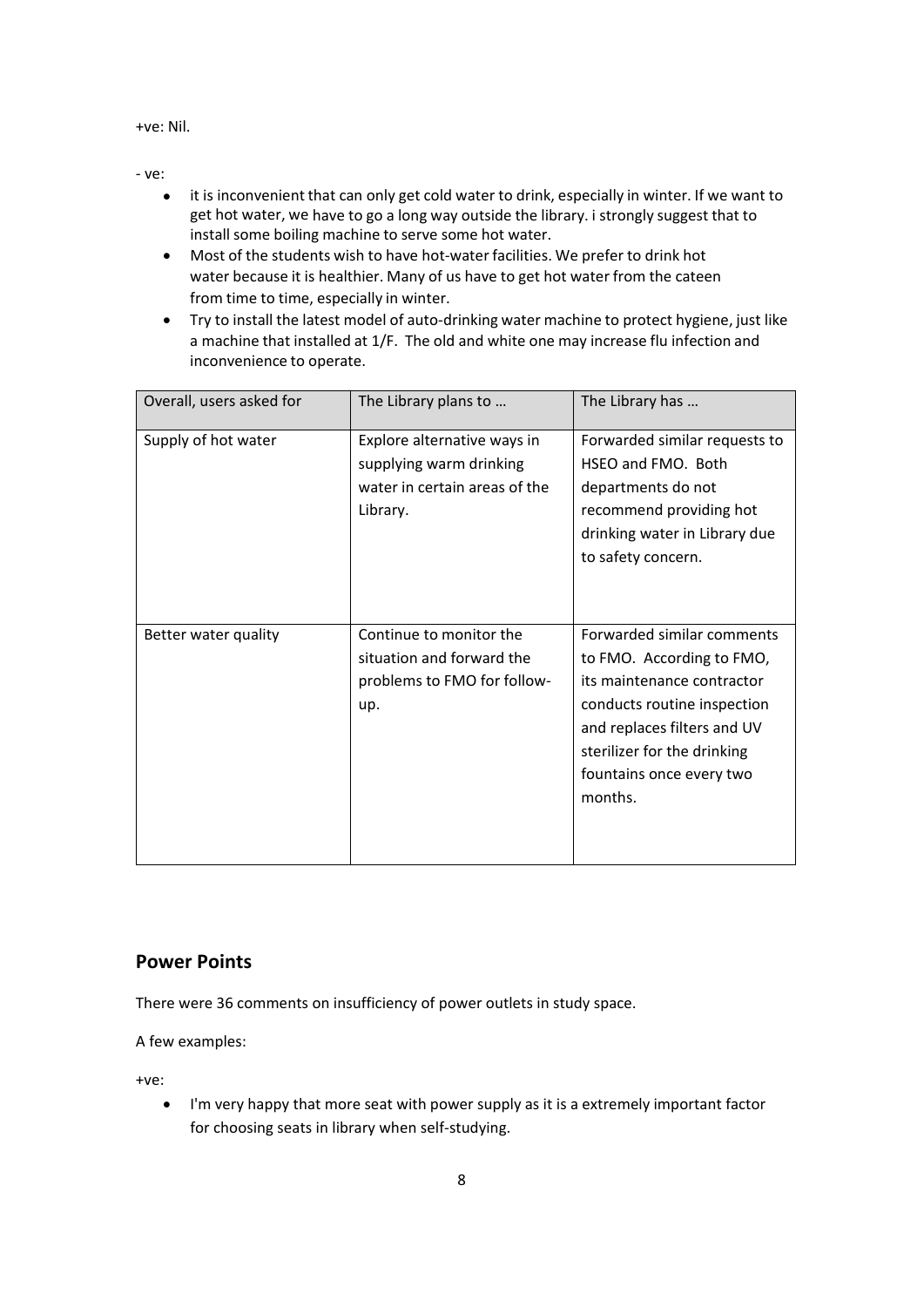‐ ve:

- And on 3,4 and 5th floor, it will be very nice if one electricity supplies on 1 seat.
- i think provide more wall socket in each seat is better because not all of seats have wall socket
- i suggest increased the amount of electric supply socket in library, especially level 4, it can help encouraging
- Would you provide more power sockets? … Obviously, there are students who try to occupy the workstations with power sockets before they go to lectures in the morning, and leave the work stations reserved with piles of books for hours during the day, until the students come back to study later in the afternoon or evening. Increase the supply of sockets would help to reduce the abuse of this kind, I would suggest.

| Overall, users asked for            | The Library plans to                                                                                                                                                                                            | The Library has                                                                                                                                                                                                                          |
|-------------------------------------|-----------------------------------------------------------------------------------------------------------------------------------------------------------------------------------------------------------------|------------------------------------------------------------------------------------------------------------------------------------------------------------------------------------------------------------------------------------------|
| More power sockets in study<br>area | Provide sufficient power<br>outlets in 3/F Media Services<br>and G/F 24-hour Study Centre<br>that will be renovated very<br>soon. More power outlets<br>will be provided on other<br>floors, wherever possible. | Added power outlets, where<br>possible, on G/F and 1/F by<br>using power extension panels;<br>Added power outlets along a<br>wall in Room L401 and L501;<br>Made sure sufficient power<br>outlets in newly renovated<br>P/F and 3/F REC. |

#### **Group Discussion & Private Study Area**

 There were 37 comments on private study area, 7 comments on discussion space, 11 comments on individual study space and 4 comments on research carrels.

A few examples:

+ve:

- Comfortable environment, good for students to spend their time during study period.
- it is very good that the library has sufficient individual study seats.
- The library provides a relaxing environment for study and reading
- There are sufficient individual space for student to study, I think that's really good !

- It would be better if there are more sits and space for group project and individual study.
- Group / individual study seats are not enough especially in exam period.
- More individual desks should be provided on various floors of library.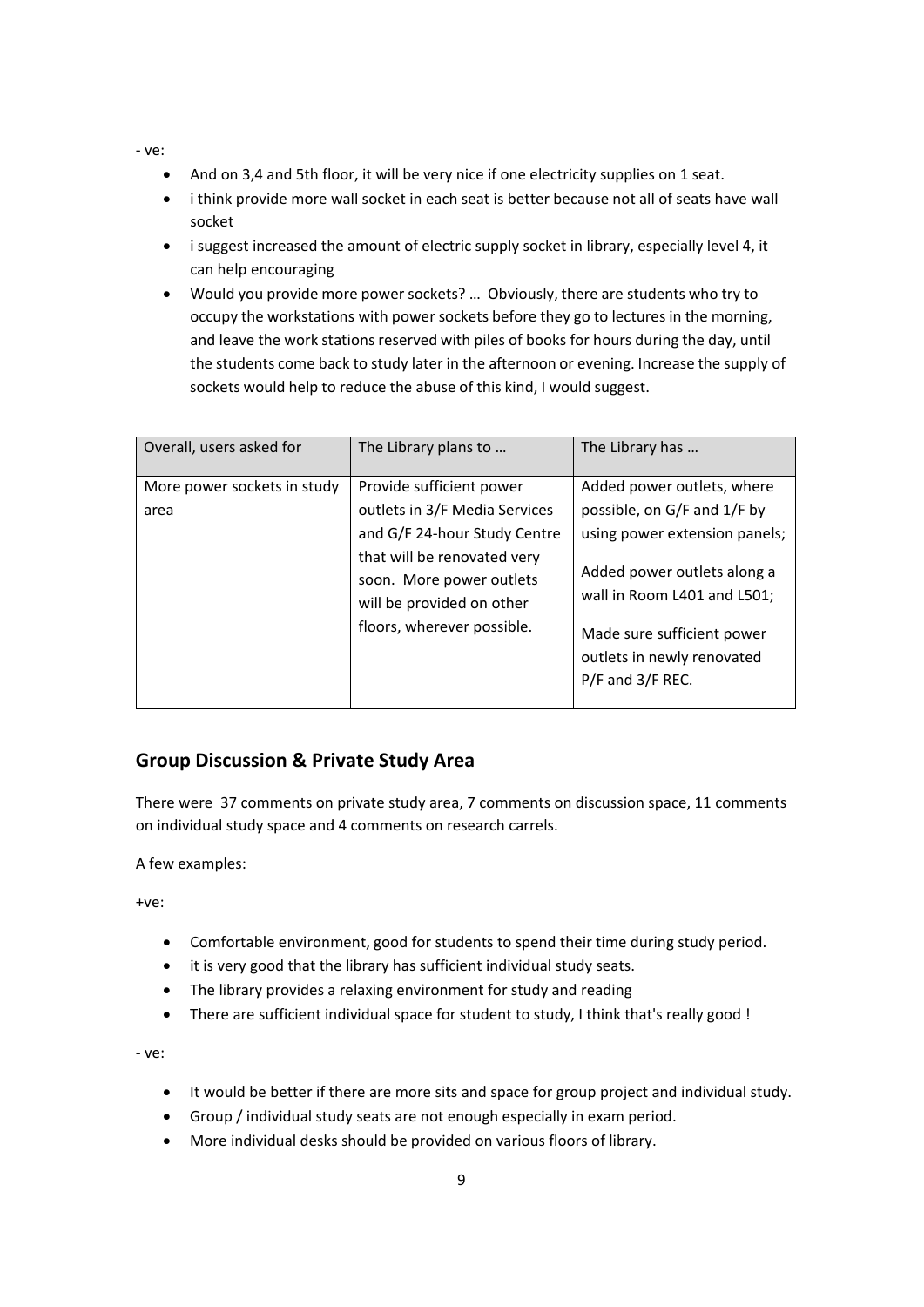May library provide more seats for individual study, it is always full in peak seasons like exam period.

| Overall, users asked for                                                          | The Library plans to                                                                                                                            | The Library has                                                                                                                                     |
|-----------------------------------------------------------------------------------|-------------------------------------------------------------------------------------------------------------------------------------------------|-----------------------------------------------------------------------------------------------------------------------------------------------------|
| More space or seats for<br>private study                                          | Expand the Library space by<br>adding one more floor on roof<br>top, however, the Library is<br>still awaiting government's<br>funding support. | Already added some study<br>space on 3/F REC. Yet study<br>seats cannot be added on<br>other floors due to limitation<br>of the ventilation system. |
| More individual study space                                                       | Set up more individual study<br>carrels on 4/F and 5/F.                                                                                         | Already provided a large<br>number of individual study<br>carrels on various floors.                                                                |
| More space for group<br>discussion                                                | Expand and renovate G/F 24-<br>hour Study Centre in this<br>summer to provide 150<br>additional seats for group<br>discussion.                  | Already converted Room L010<br>into a discussion zone and<br>refurbished former exhibition<br>area on P/F for group study.                          |
| More research carrels and<br>providing these carrels to<br>undergraduate students | Explore the feasibility of<br>providing research carrels to<br>UG students on walk-in basis.                                                    | Already provided 85 research<br>carrels in 3/F REC and 53<br>research carrels on 4/F and<br>5/F.                                                    |

• Some research carrel[s] should be allowable for undergraduate students in exam period.

## **Toilets**

 There were 25 comments on cleanliness and hygiene, 19 comments on insufficiency of toilet space, 15 comments on ventilation.

A few examples:

+ve:

 They don't feel clean sometimes because of the heavy use, though I think the cleaning ladies have been already very diligent. I thought maybe the air sanitizer would help. Just a thought.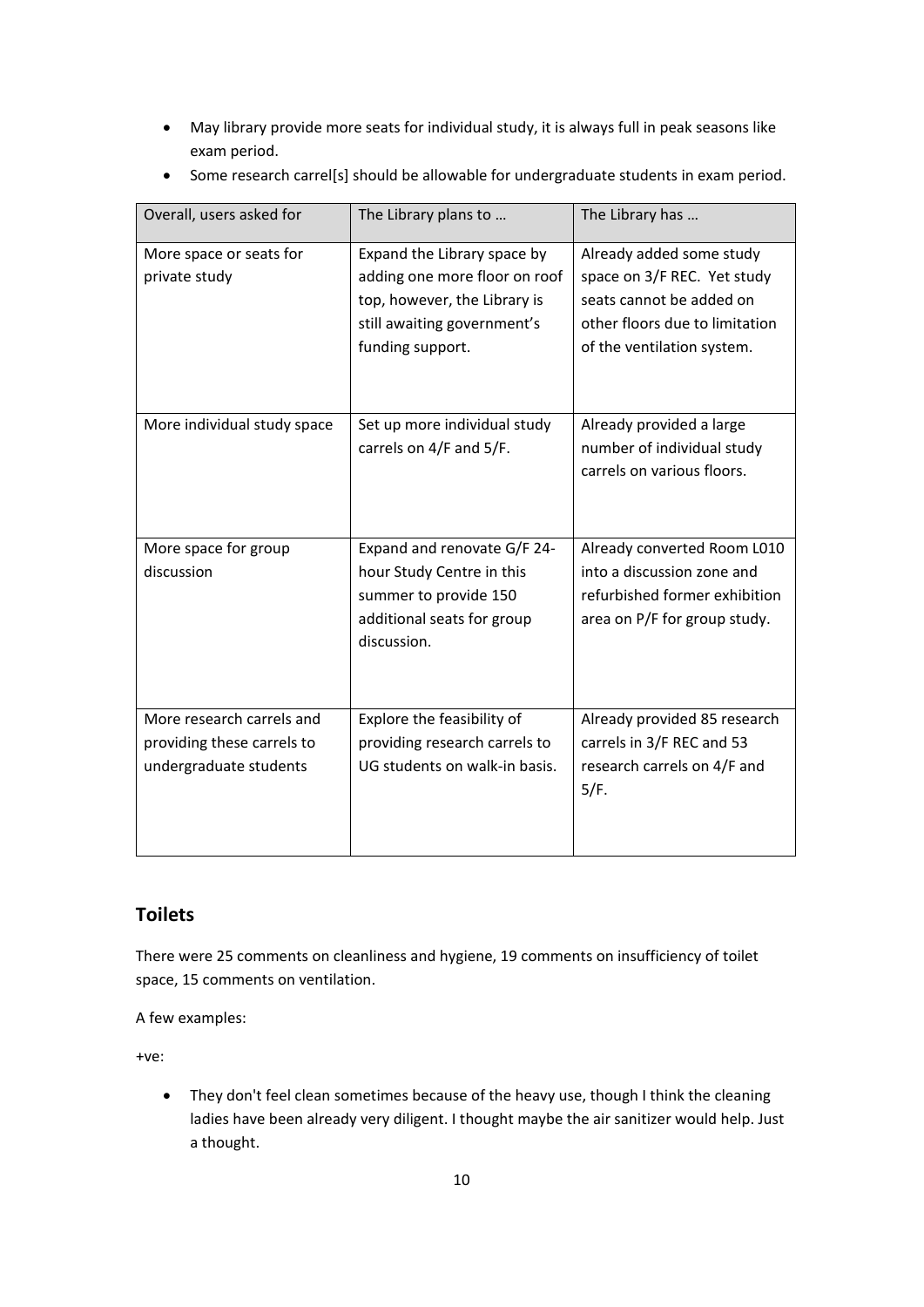‐ ve:

- The toilets in the library is quite dirty and smelly.
- i found that the toilet is always not enough for female and we always need to wait for a long long time ,which has bring much inconvenience to us, hope the library can take some coresponding measurement.
- female toilet is obviously insufficient. It takes long time to wait each time. I suggest the male toilet on the 3 and 5/F change to female toilet and likewise make the change for the 4/F one.
- Female toilet alway has a long queue during examination period, maybe open female staff toilet to mitigate this problem

| Overall, users asked for                        | The Library plans to                                                                                                                                        | The Library has                                                                                                                                                                |
|-------------------------------------------------|-------------------------------------------------------------------------------------------------------------------------------------------------------------|--------------------------------------------------------------------------------------------------------------------------------------------------------------------------------|
| Cleaner washrooms                               | Arrange one more major floor<br>cleaning during the day with<br>the support of FMO.                                                                         | Already urged the cleaner<br>contractor via FMO for more<br>frequent cleaning during<br>opening hours.                                                                         |
| <b>Better ventilation</b>                       | Explore the feasibility of<br>enhancing the ventilation<br>system of public washrooms<br>in LER Project when<br>government funding support<br>is available. | Already urged FMO for long<br>term solution in improving the<br>ventilation in washrooms. As<br>an interim solution, FMO will<br>install air purifiers in public<br>washrooms. |
| More toilet space, especially<br>female toilets | Follow up with FMO in<br>exploring the feasibility and<br>ways of increasing female<br>toilets in the Library.                                              | Already forwarded similar<br>suggestions to FMO before.                                                                                                                        |

#### **Signage**

 There were 6 comments on signage of book locations, 3 comments on signage of photocopiers, 2 comments on signage of washrooms, 1 comment on signage of renovation and book shelves relocation.

A few examples:

+ve: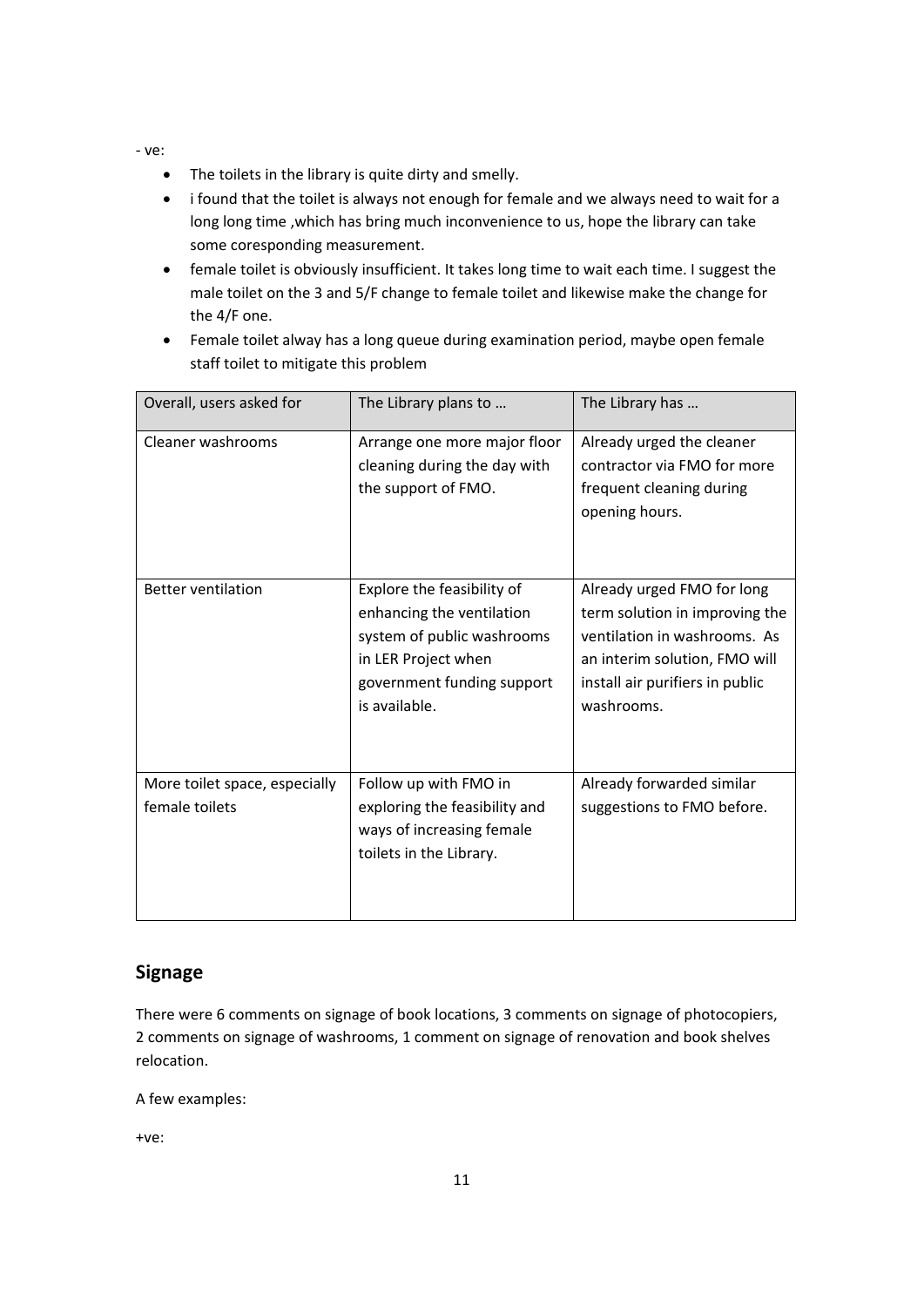- I have been to academic libraries around the world. I am impressed with PolyU library's little thoughtful things. More signage at the stacks would be good.
- The floor plan is clear enough for year 1 students to search books.

‐ ve:

- Always hard to locate the circulation shelf, grateful if the library would provide an exact floor plan at the entrance door on each floor for our reference.
- I have had several experience where I am lost (e.g. cant find the P column after the O column) The books shown as "available" online is very often disappearing or misplaced

| Overall, users asked for      | The Library plans to          | The Library has                |
|-------------------------------|-------------------------------|--------------------------------|
| Better directional indication | Explore better ways to direct | Already presented the two      |
| in finding books              | users in book finding and to  | wings of building with two     |
|                               | consider SD students'         | separate colours for easy      |
|                               | suggestions on signage        | identification and has updated |
|                               | presented in their group      | the floor directory for easier |
|                               | project.                      | understanding.                 |
|                               |                               |                                |
|                               |                               |                                |

# **Facilities and Furniture**

 There were 10 comments on the old style of Library furniture, 3 comments on the furniture variety, 3 comments on table & chair compatibility, and 3 comments on comfort level.

A few examples:

+ve:

- I noticed the library has recently added a lot more tables in different floors for individual studies. That is great. Thank you!
- The building is old, I can tell the Librarian and the team has tried very hard to make the place lively and cozy.

- Students should be provided with a more comfortable, newer, more "spread-out" study tables. The design should be reconsidered heavily to provide us with a warmer, more comfortable, more welcoming study area.
- The chair and the desk should be compitable. I always had a neckache and backache because the height level or the difference is inappropriate level.
- i want some long table for sitting with students showing more warm than individual partition.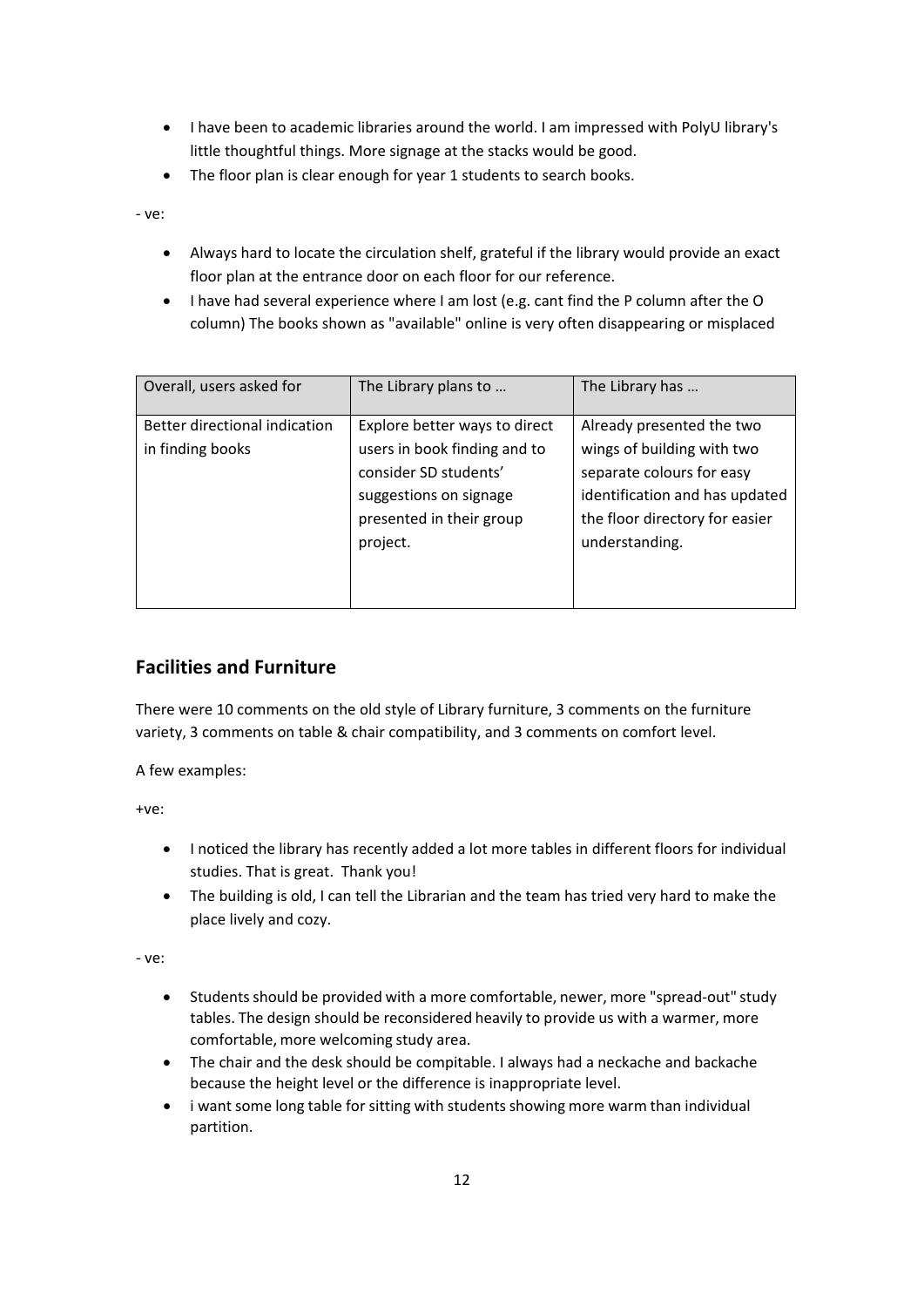| Overall, users asked for            | The Library plans to                                                                                                                                                       | The Library has                                                                                            |
|-------------------------------------|----------------------------------------------------------------------------------------------------------------------------------------------------------------------------|------------------------------------------------------------------------------------------------------------|
| Furniture upgrade                   | Upgrade the user space and<br>furniture in 3/F MS and G/F<br>24-hour Study Centre very<br>soon as well as the furniture<br>on other floors in the coming<br>academic year. | Further upgraded the<br>furniture in 3/F REC and on<br>P/F.                                                |
| More variety of furniture           | Introduce more varieties of<br>furniture in the areas<br>indicated above.                                                                                                  | Already provided different<br>types of furniture on P/F, 3/F<br>REC and G/F Discussion Zone.               |
| Compatibility of tables &<br>chairs | Replace chairs at other OPAC<br>stations with ergonomic<br>chairs.                                                                                                         | Already acquired ergonomic<br>chairs at IT workstations to<br>allow height adjustment at<br>users' choice. |
| More comfortable furniture          | Consider comfort as an<br>important factor when<br>selecting furniture in future.                                                                                          | $\prime$                                                                                                   |

 Also, would be good to change all seats to individual ones to minimize discussions and chatting among users.

#### **Research Carrels**

 There were 6 comments on carrel sufficiency, 4 comments on placing computers in the carrels, 2 comments on booking/loan policy.

A few examples:

+ve:

- The atmosphere in the library is really excellent to focus on our research as i have used research carrels many times.
- research carrels are very comfortable and suitable for study or research.
- The staff members so far helping me with carrel booking and book borrowing are nice and friendly with smiles.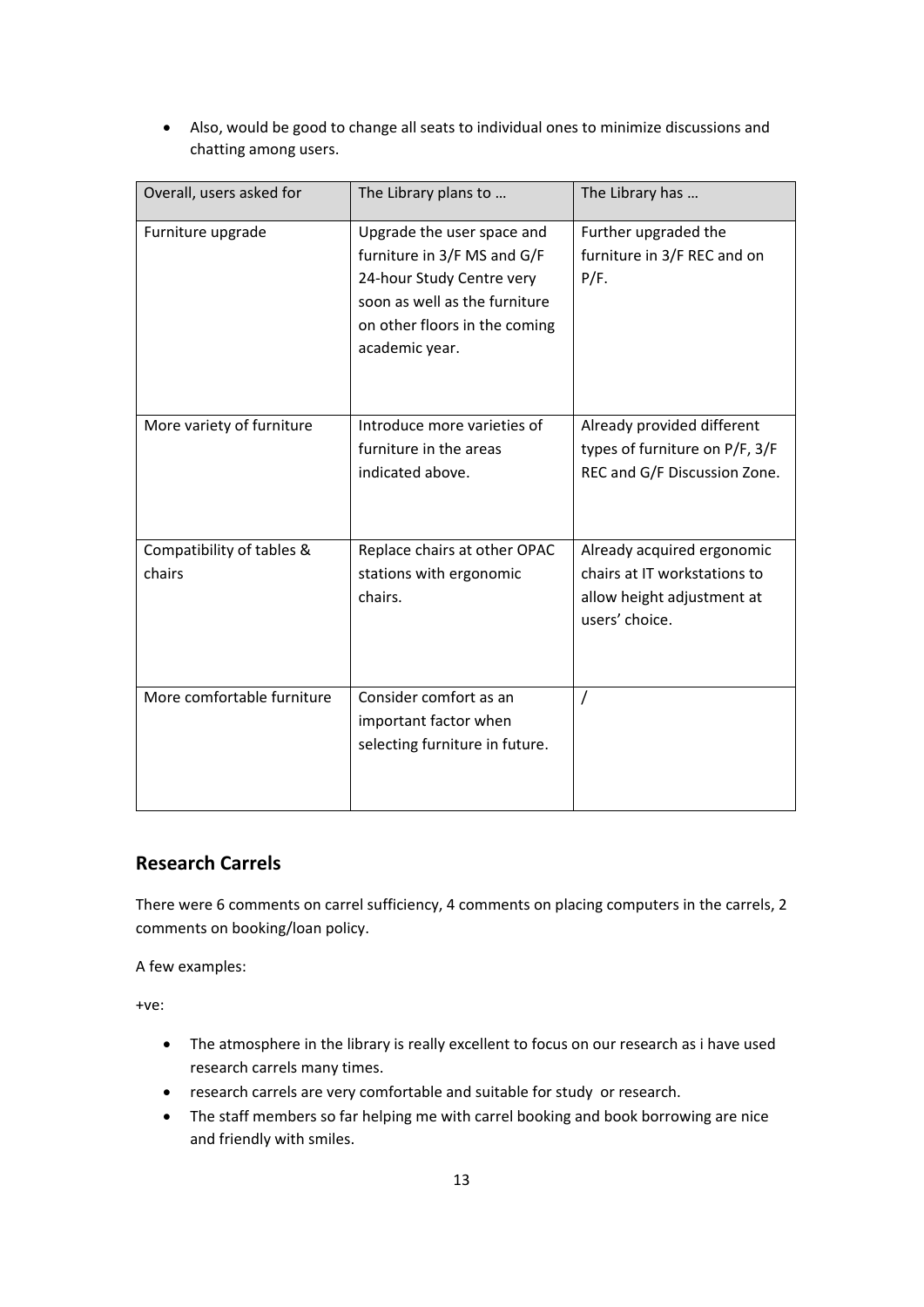‐ ve:

- more carrels for graduate students, smaller is okay,
- 5th floor should be rent on half day basis, not daily basis, to avoid the "nobody but occupied".
- I hope there could be some ways to prevent from seat occupation in research carrels. Some people just claim the carrel and leave it vacant during the whole period.

| Overall, users asked for                                                                                                                         | The Library plans to                                                                                                                                                                     | The Library has                                                                |
|--------------------------------------------------------------------------------------------------------------------------------------------------|------------------------------------------------------------------------------------------------------------------------------------------------------------------------------------------|--------------------------------------------------------------------------------|
| More research carrels                                                                                                                            | Revamp the research carrels<br>on 4-5/F in future LER Project<br>when funding is available.                                                                                              | Already provided 85 research<br>carrels in 3/F REC and 53<br>carrels on 4-5/F. |
| Revised loan policy to allow<br>more bookings, shorter loan<br>period for 4-5/F research<br>carrels, more types of users<br>in using the carrels | Install smart card system in all<br>4-5/F research carrels and<br>include them in iBooking<br>System for advanced booking.<br>Booking policy can then be<br>adjusted to meet user needs. |                                                                                |

# **Photocopying / Printer / Scanner Services**

 There were 38 comments on printer provision, 30 comments on maintenance and repair service, 20 comments on printing quality, 15 comments on service quality, 11 comments on scanner provision, 9 comments on copier provision, and 8 comments on paper consumption.

A few examples:

+ve:

- I like PolyU library because it provides me a good place to do research. I particularly like the printing services which is very user‐friendly!
- Those scanner, photocopier and printer are in good performance and the price of using it is reasonable.
- I like PolyU library because it provides me a good place to do research. I particularly like the printing services which is very user‐friendly!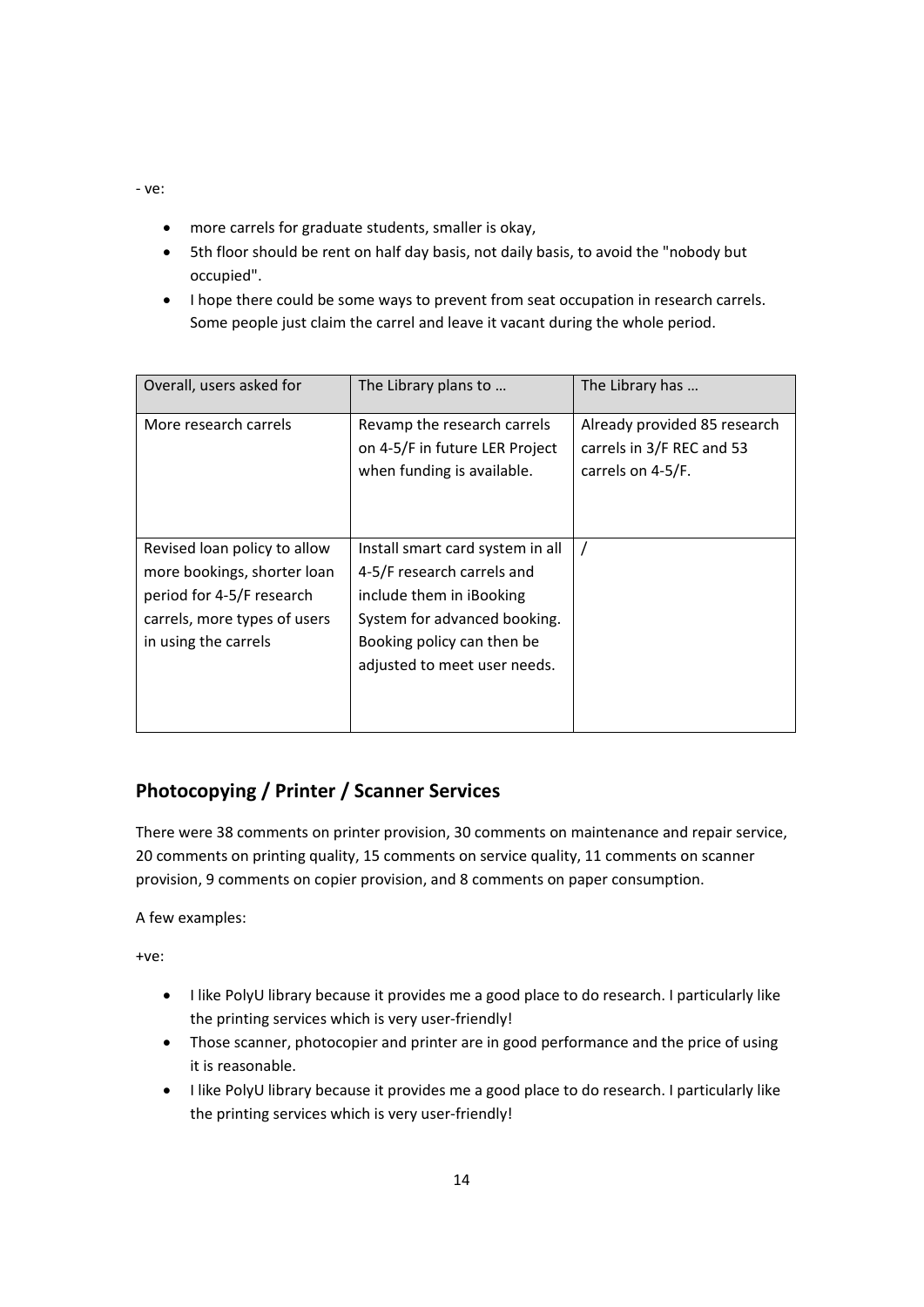- Perhaps photocopying could be centralized to one separate room in each library floor, the reason is photocopying could take quite a while and it could be noisy.
- The photocopiers should be confined in enclosed areas not to disturb the people studying.
- Another suggestions is to turn on the scanning fun[c]tions in every photncopying machine, at least one to two in each floor. The free service certainly help students to save money and save a lot of papers.

| Overall, users asked for                   | The Library plans to                                                                                                                                                                               | The Library has                                                                                                                                                                                                                    |
|--------------------------------------------|----------------------------------------------------------------------------------------------------------------------------------------------------------------------------------------------------|------------------------------------------------------------------------------------------------------------------------------------------------------------------------------------------------------------------------------------|
| More printers                              | Provide one network printer<br>in G/F Discussion Zone and in<br>the G/F 24-hour Study Centre<br>after its expansion.                                                                               | Provided 1-2 network printers<br>right next to the IT<br>workstations cluster in almost<br>all study rooms.                                                                                                                        |
| More efficient maintenance<br>service      | Upgrade the printers and<br>Octopus card readers. The<br>Library will also consider<br>acquiring a few more Octopus<br>card readers as standby to<br>temporary replace the<br>problematic readers. | Arranged regular<br>maintenance for all public<br>printers. Problems are found<br>mainly arising from old printer<br>models and old Octopus card<br>readers which take time for<br>repair.                                         |
| Better printing quality and<br>performance | Gradually replace the old<br>network printers in the Library<br>if the new printer model is<br>found satisfactory in providing<br>LAN, notebook and mobile<br>printing service.                    | Arranged a new printer model<br>for pilot test in 3/F REC.                                                                                                                                                                         |
| More scanners                              | Explore the feasibility of<br>providing scanners on other<br>floors.                                                                                                                               | Already provided 5 high-speed<br>colour scanners in G/F<br>Photocopying Unit and 3/F<br>REC and 2 desktop scanners<br>with the graphic PCs in 3/F<br>REC. All these scanning<br>services are available to users<br>free of charge. |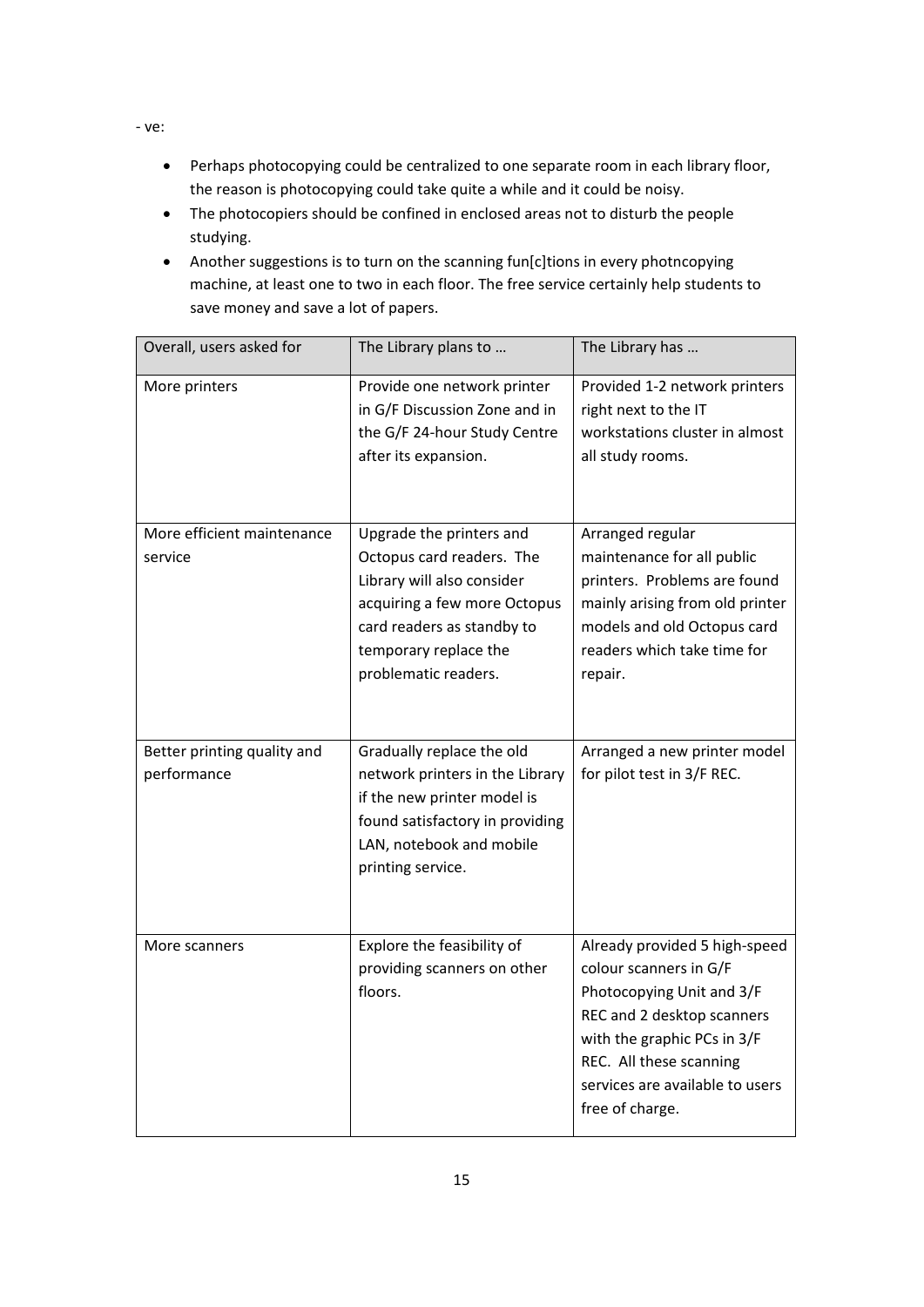| More photocopiers                         | Re-arrange the distribution of<br>photocopiers on each floor for<br>easier access and service<br>support while reducing the<br>number of photocopiers in<br>view of the declining demand. | Already provided over 20<br>photocopiers in the Library.                                                        |
|-------------------------------------------|-------------------------------------------------------------------------------------------------------------------------------------------------------------------------------------------|-----------------------------------------------------------------------------------------------------------------|
| Better instructions on use of<br>printers | Further improve the quick<br>guide on the use of printers.                                                                                                                                | Already provided quick guide<br>on printer use. Staff support<br>is also available in G/F<br>Photocopying Unit. |

#### **LibCafe**

There were 4 comments on the size of area of LibCafe, 3 comments on the noise issues.

A few examples:

+ve:

- It's good to have the lib café inside the library
- Love lib cafe

- some of the staff (male) of the cafe always yell inside the store very loudly which is unn ecessary to be that loud and I can hear it even I'm sitting on the sofas outside the cafe. It's quite annoying esp. when I'm reading.
- close library cafe, the smell and the noise annoy library patrons.
- the pacific cafe may be disturbing.

| Overall, users asked for     | The Library plans to        | The Library has                |
|------------------------------|-----------------------------|--------------------------------|
| Additional area allocated to |                             | Loosened the restrictions and  |
| LibCafe                      |                             | drinks with tight caps are now |
|                              |                             | allowed in the Library         |
|                              |                             |                                |
| Better control of the noise  | Communicate with the        |                                |
| from the LibCafe             | LibCafe operator concerning |                                |
|                              | the voice level of staff    |                                |
|                              |                             |                                |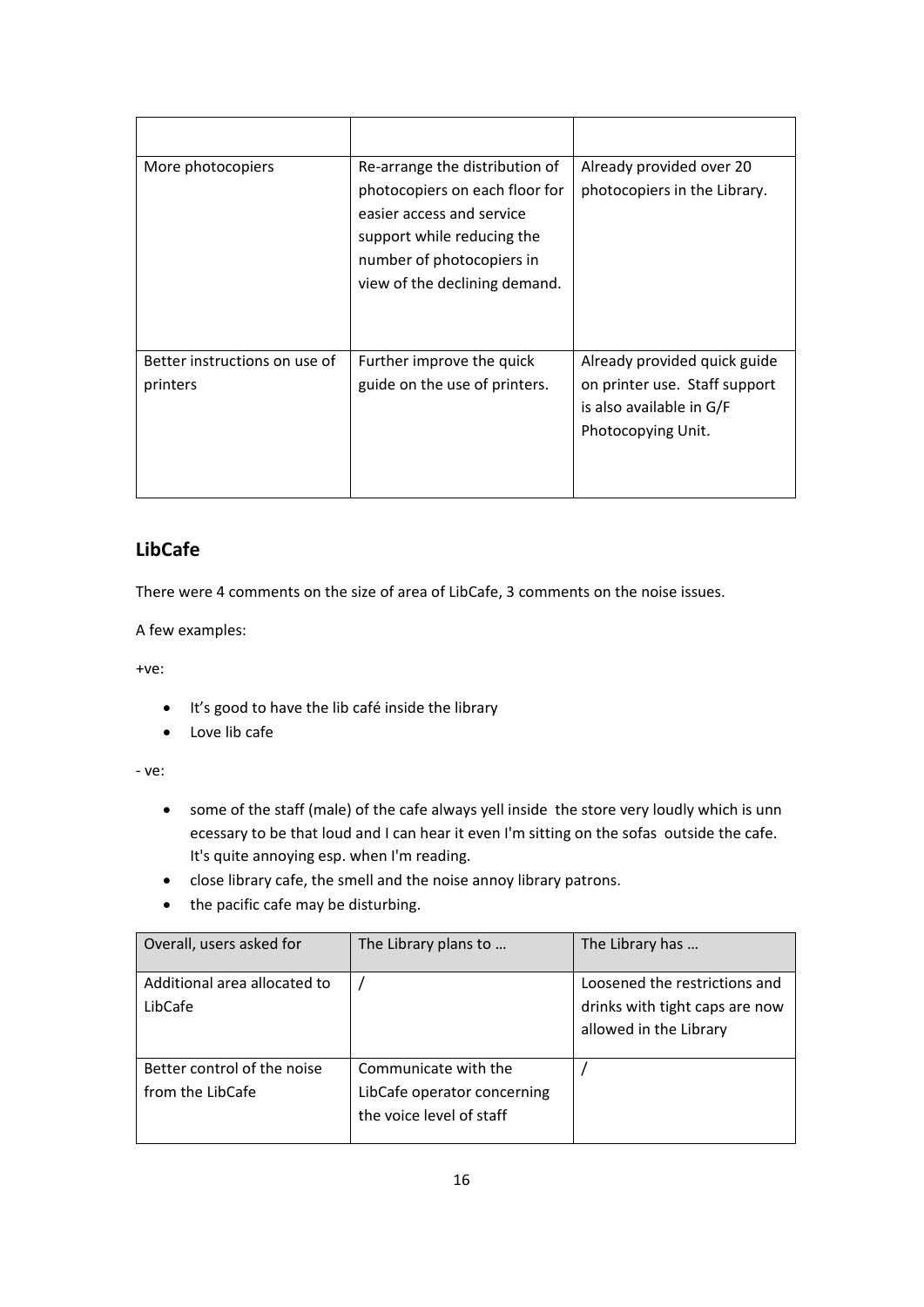# **On Systems Support & IT Provision**

## **Library Homepage**

There were 5 comments on the layout or content of the Library Homepage.

A few examples:

+ve: Nil.

‐ ve:

- Web interface should be simple (too complicated now)
- Providing one click service in video or word about the introduction of library service in the homepage of library website would be decreased the using of enquiry in front desk. That may improve the effective for other service such as the book re‐dock as well.
- Make the website more organized.
- Don't change the layout of the front page of the library website without good reasons. It takes time to familiarize with the location of the portlets.

| Overall, users asked for                     | The Library plans to                                                           | The Library has                                                                           |
|----------------------------------------------|--------------------------------------------------------------------------------|-------------------------------------------------------------------------------------------|
| More organized and user<br>friendly homepage | Fine-tune the content and<br>present more popular topics<br>on the front page. | Revamped the Library<br>homepage to make it more<br>straightforward and easier to<br>use. |

# **Library Records**

There were 9 comments on Library records.

A few examples:

+ve:

The online searching tools are very helpful, simple and straightforward.

- Liberians said that polyu paid lots in database, how come the google search service better and more journal accessible that our database? Please review this situation!
- The English translation of chinese book are in pin-yin and no chinese name is available. Have complained about this years ago but nothing has been changed. Extremely disappointed.

| Overall, users asked for | The Library plans to | The Library has |
|--------------------------|----------------------|-----------------|
|                          |                      |                 |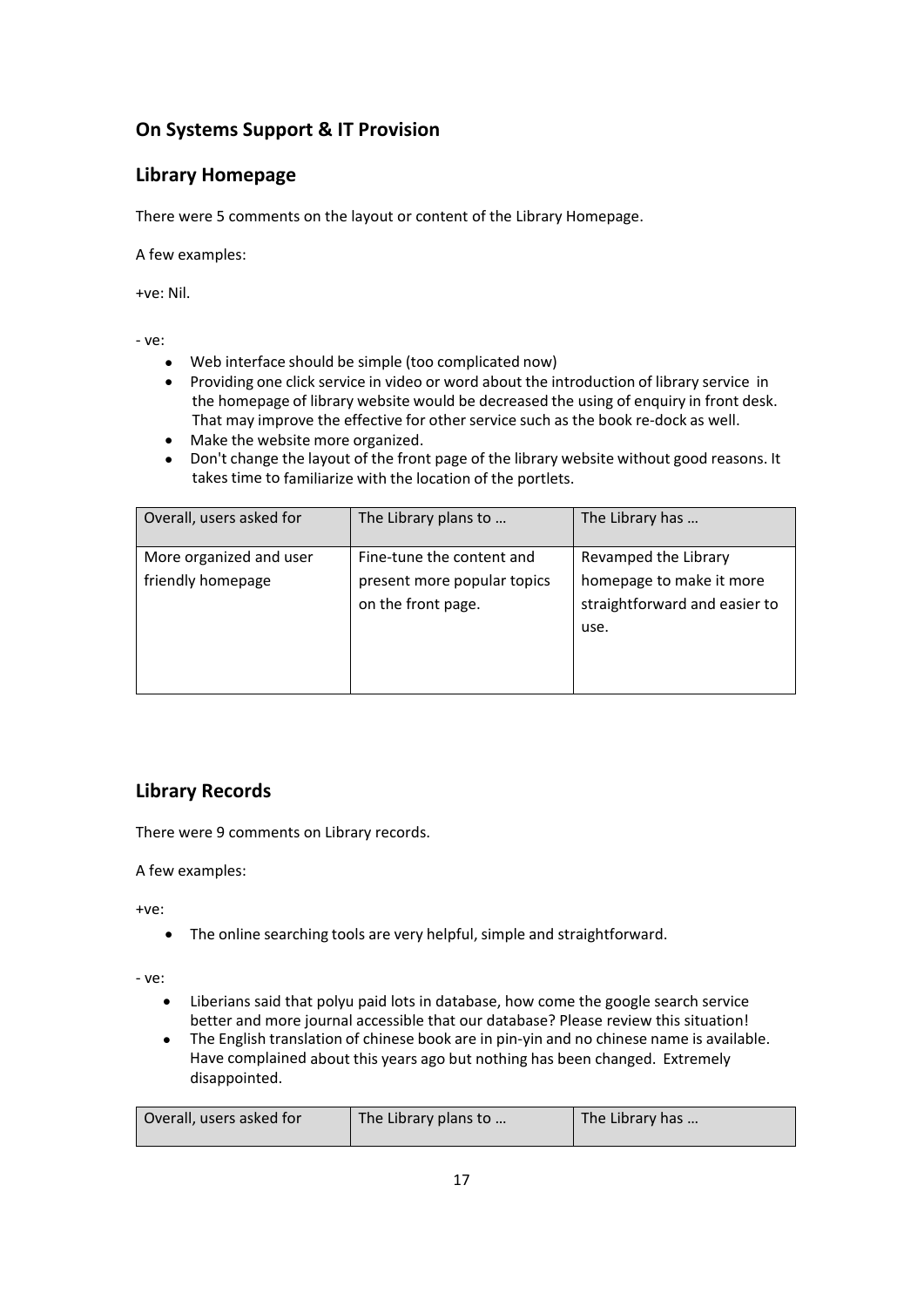| Better search platform that<br>can help to find required<br>materials | Explore a better way in<br>presenting the search results. | Tried to fine tune the e-<br>journal holdings in the<br>knowledgebase of OneSearch.                                                       |
|-----------------------------------------------------------------------|-----------------------------------------------------------|-------------------------------------------------------------------------------------------------------------------------------------------|
| Display of Chinese titles in<br>Library records                       |                                                           | Already presented Chinese<br>titles in result display with<br>searches by any index fields in<br>both Classic Catalogue and<br>OneSearch. |

#### **myRecord**

There were2 comments on myRecord.

A few examples:

+ve: Nil

- can myRecord combine with eStudent/Blackboard account? we always can not remember our pin number and then we can not use the computer in the library easily.
- It will be useful to store the borrowing record, so the users can trace back the book already read.

| Overall, users asked for                                                                             | The Library plans to | The Library has                                                                                                                             |
|------------------------------------------------------------------------------------------------------|----------------------|---------------------------------------------------------------------------------------------------------------------------------------------|
| Same login account and<br>password in myRecord as<br>those in Blackboard or other<br>PolyU platforms |                      | Been preparing for adopting<br>ITS' E-Authentication Security<br>Framework to achieve a<br>federated identity<br>management infrastructure. |
| Borrowing history in<br>myRecord                                                                     |                      | Already provided borrowing<br>history in myRecord. Users<br>can decide whether to opt in<br>or out.                                         |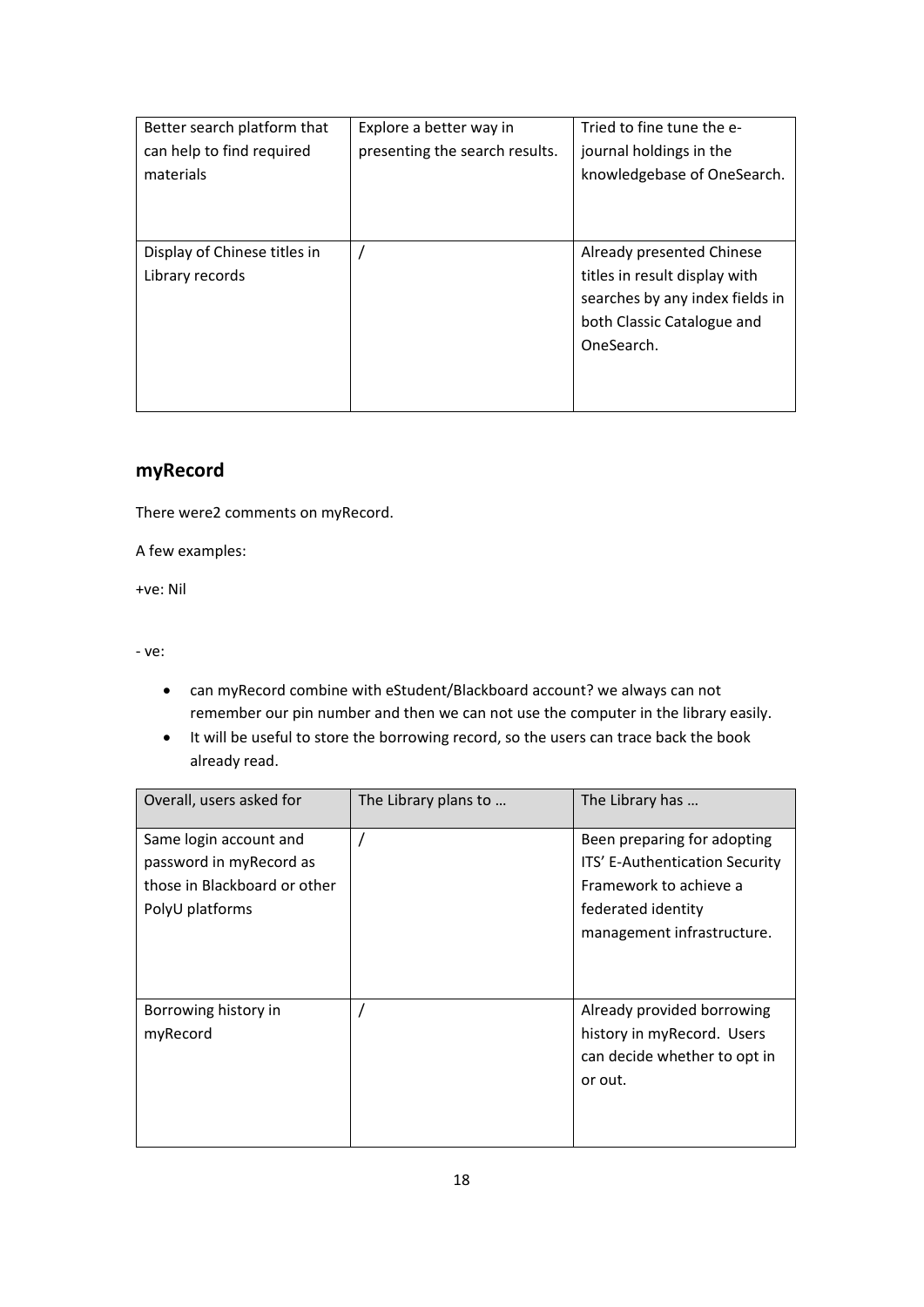# **OneSearch**

There were 18 comments on search results in OneSearch.

A few examples:

+ve:

• I personally think that the current library service provision is basically satisfying, especially the new onesearch system which has much improved compared to the previous version.

‐ ve:

• It will be great if I can find the essays in the journals by just typing the keywords. Now, I use google scholar to search the materials, and then find the journal in OneSearch. I just think this can be simplified. (Or maybe just because I don't know how to search efficiently)

| Overall, users asked for   | The Library plans to         | The Library has                |
|----------------------------|------------------------------|--------------------------------|
| Relevant search results in | Further explore ways to      | Fine-tuned the relevancy level |
| OneSearch                  | enhance the search function. | in Primo.                      |

#### **iBooking**

 There were 10 comments on loan period, 2 comments on coverage and 1 comment on system availability.

A few examples:

+ve:

 Very user friendly to book computers online.

- Booking hours of the computers should be extended to 2-3 hours as 1 hour is not enough for students to finish their work.
- Booking of computer lasting ONLY 2 hours is too short. Other students abuse the booking system by log‐in using others' passwords. Grateful if the library could consider to extend session booking of computer to 3 hours or more.

| Overall, users asked for  | The Library plans to        | The Library has          |
|---------------------------|-----------------------------|--------------------------|
| Longer loan period for PC | Explore the feasibility and | Already allowed users to |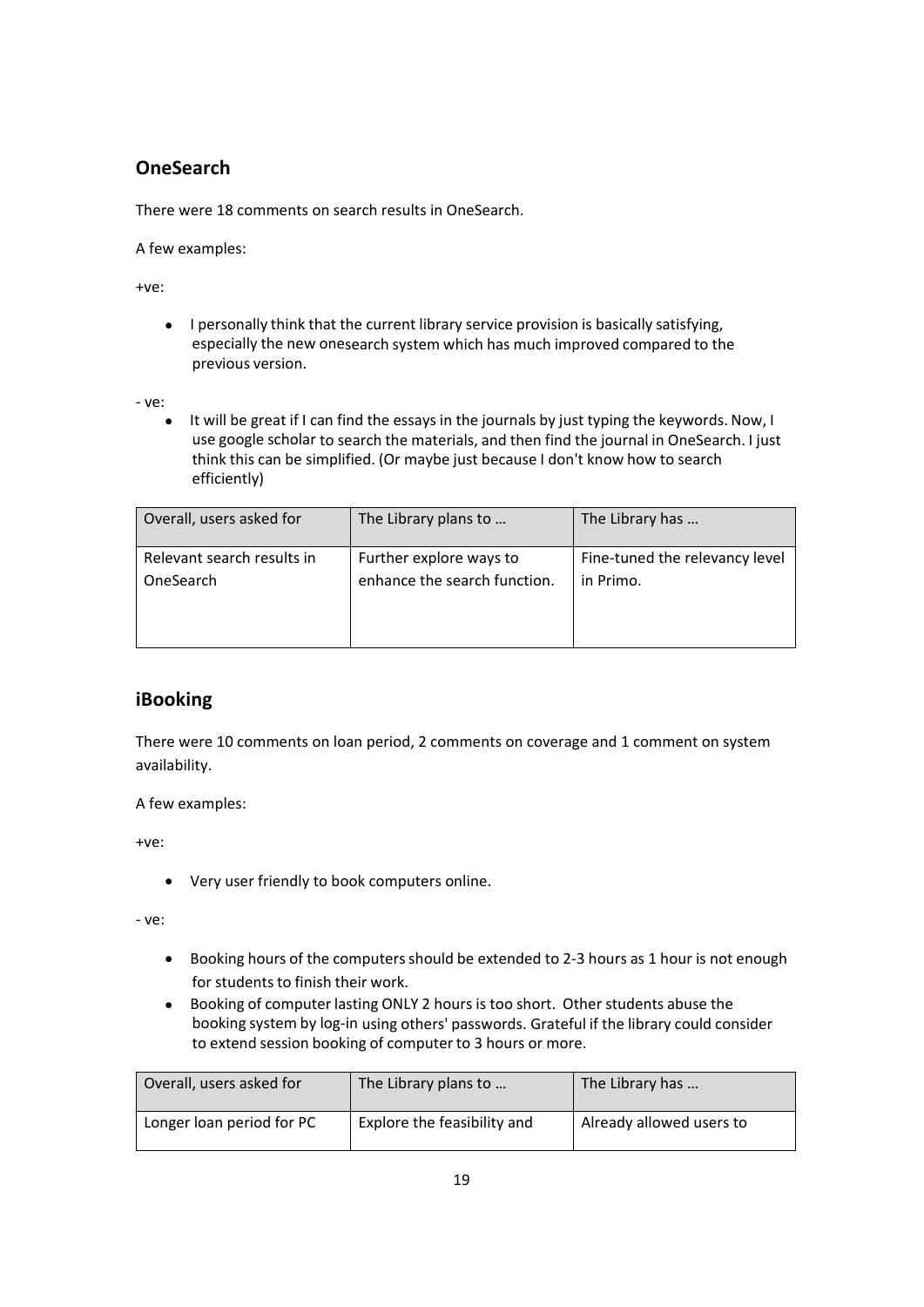|                                                       | impact of extending the PC<br>loan period to 3 hours.                                                             | extend their PC booking if<br>nobody is waiting. |
|-------------------------------------------------------|-------------------------------------------------------------------------------------------------------------------|--------------------------------------------------|
| Adopting iBooking to 4-5/F<br><b>Research Carrels</b> | Explore the feasibility of<br>installing smart card system<br>and applying iBooking to<br>those Research Carrels. |                                                  |

## **Remote Access / Wi‐Fi**

 There were21 comments on stability of Wifi connection, 5 comments on user eligibility, and 1 comment on connection problem to Eduroam.

A few examples:

+ve:

appreciated that there is a wifi printer service.

- The wifi access of some points in the library, e.g. the individual cubicle of higher floors is pretty weak.
- The wireless for internet needs to be improved. Sometimes the internet is cut off for no reason for several minutes, esp. in the busy afternoons.
- WiFi service does not offer to Alumni whose are eligible library's users. Please upgrade and enhance the service to achieve the equality for all users.

| Overall, users asked for                              | The Library plans to                                                                                                | The Library has                                                                                                                     |
|-------------------------------------------------------|---------------------------------------------------------------------------------------------------------------------|-------------------------------------------------------------------------------------------------------------------------------------|
| Stable WiFi connection in all<br>areas of the Library | Upgrade AP equipment of all<br>remaining areas before the<br>new academic year and add<br>more APs where necessary. | Just upgraded the WiFi AP<br>equipment on 3/F REC and<br>P/F for better coverage and<br>stronger signal with the<br>support of ITS. |
| Including alumni users for<br>free WiFi service       | Include all alumni users for<br>free WiFi service in early 2015<br>with the support of ITS.                         | Included alumni users<br>graduated after April 2011 for<br>free WiFi service with the<br>support of ITS.                            |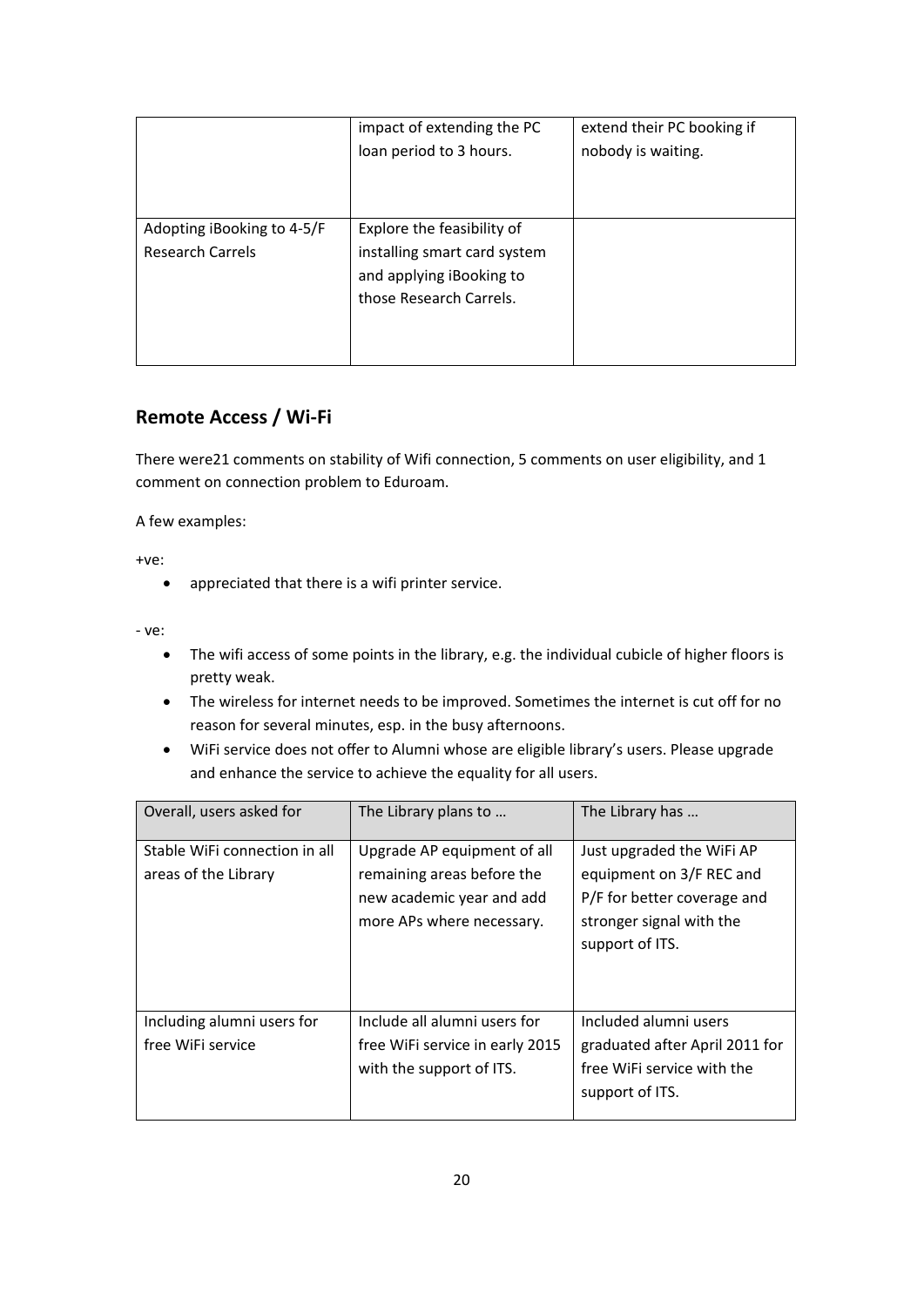# **Computers / Notebook PCs / Mac**

 There were 33 comments on sufficiency of computers, 19 comments on PC upgrade, 10 comments on software upgrade or Chinese input method installation, 2 comments on PC cleanliness and maintenance, 2 comments on installation PCs in group rooms or research carrels and 2 comments on PC login.

A few examples:

+ve:

- It's very good that all the computers are updated this year, so we can edit the Words, Powerpoint and Excel here.
- There are sufficient number of laptops. Good!
- I like the number of Computers offered by the Library ...
- Working stations on 3/F are nice, but seats are less.

- Printers and computers are not sufficient
- Computers located on the 3/F DVD areas are too limited. The space is not enough especially in A1‐A11 areas. and B zone areas.
- I think the computers in the library could be renewed as most of the computes are working too slow.
- The library can add some common simplified Chinese input method to the library computer!

| Overall, users asked for | The Library plans to                                                                                                                                                                                                                                                                                                     | The Library has                                                                                                                                                                                        |
|--------------------------|--------------------------------------------------------------------------------------------------------------------------------------------------------------------------------------------------------------------------------------------------------------------------------------------------------------------------|--------------------------------------------------------------------------------------------------------------------------------------------------------------------------------------------------------|
| More PCs                 | Provide notebook PCs in all<br>group discussion rooms after<br>the renovation and to re-<br>allocate some low-use<br>standing PC workstations for<br>other purposes;<br>Provide notebook PC loan<br>service to lend notebook and<br>Macbook to group discussion<br>users within the Library in the<br>new academic year. | Already provided nearly 420<br>public PCs in the Library. The<br>Teaching & Learning Labs<br>currently housing 69<br>notebooks are open to user<br>study when not being<br>occupied by Library events. |
| PC upgrade               | Upgrade 83 public PCs in<br>coming academic year and<br>provide dual monitors for                                                                                                                                                                                                                                        | Conducted PC upgrade almost<br>every year according to the PC<br>replacement cycle and 45                                                                                                              |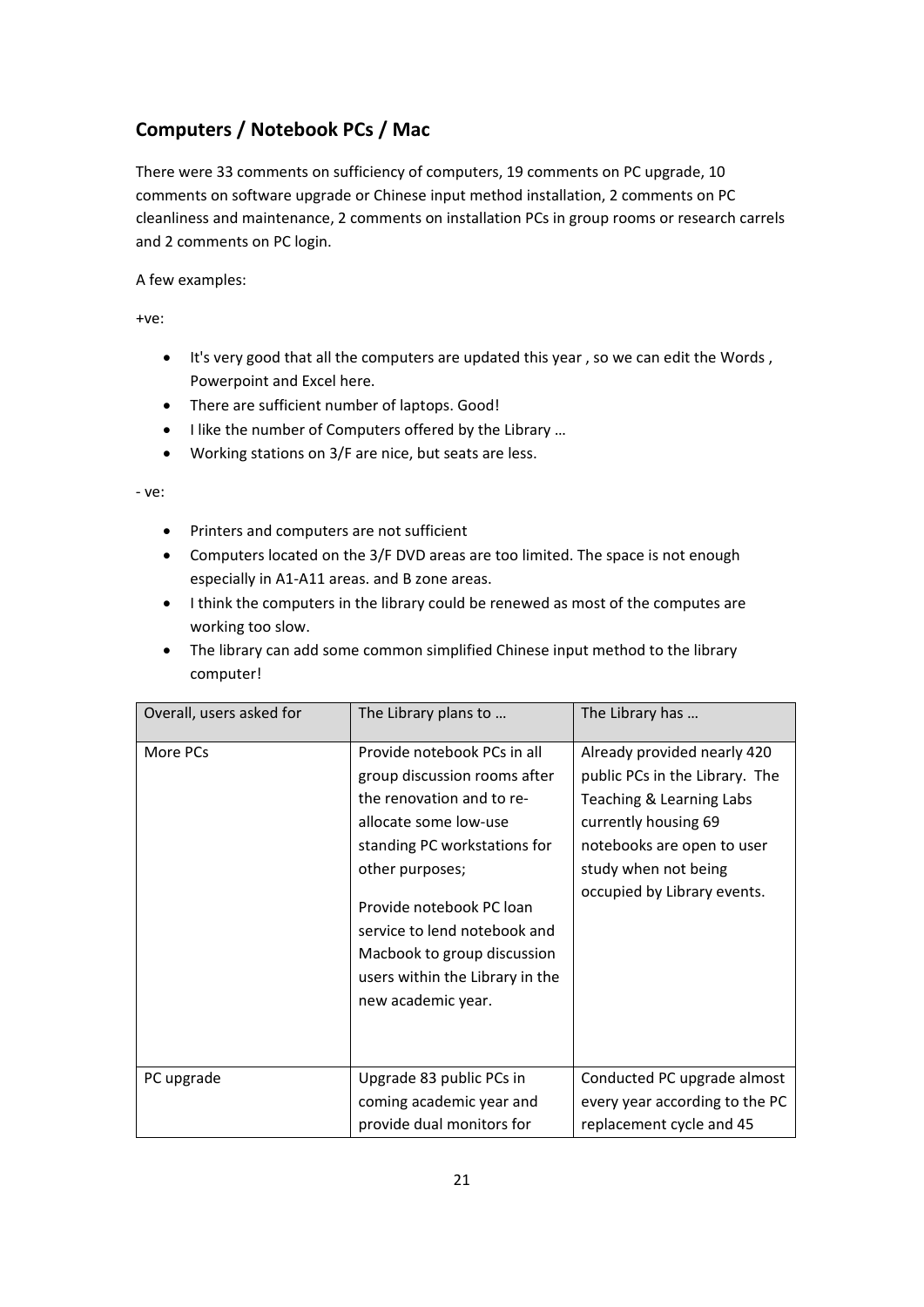|                                                                                        | selective PCs in REC IT Lounge.                                                                 | public PCs have been<br>upgraded in 2013/14.                                                                                                                         |
|----------------------------------------------------------------------------------------|-------------------------------------------------------------------------------------------------|----------------------------------------------------------------------------------------------------------------------------------------------------------------------|
| More Chinese input methods                                                             | Explore the feasibility of<br>installing more popular<br>Chinese input method in<br>public PCs. | Already provided different<br>Chinese input methods, such<br>as Q9 input method, Sogou<br>input method, etc. in all or<br>selective PCs.                             |
| <b>Full version of Microsoft</b><br>Office and video editing<br>software in public PCs | Install video editing software<br>in the graphic PCs in 3/F MS<br>after the renovation.         | Already installed full version<br>of MS Office in all public PCs<br>while some PCs supporting<br>graphic design are also<br>provided with Adobe graphic<br>software. |

## **On Regulations and Policies**

#### **Opening Hours**

There were 13 comments on extending opening hours.

A few examples:

- extend the opening hours during the public holiday
- The extension of the opening hours would be better in normal days.
- the G/F quiet study‐room should be opened for 24 hours entry for individual needs!

| Overall, users asked for | The Library plans to                                                          | The Library has                                                                        |
|--------------------------|-------------------------------------------------------------------------------|----------------------------------------------------------------------------------------|
| Longer opening hours     | Continue to monitor the daily<br>access rate and review the<br>opening hours. | Provided the longest service<br>hours among UGC Libraries<br>and kept open from 08:30- |
|                          |                                                                               | 23:00 on Sundays and public<br>holidays during exam periods.                           |

#### **Alumni Privileges**

 There were 1 comment on off‐campus access of e‐resources, 2 comments on the annual fee of graduate library card.

A few examples: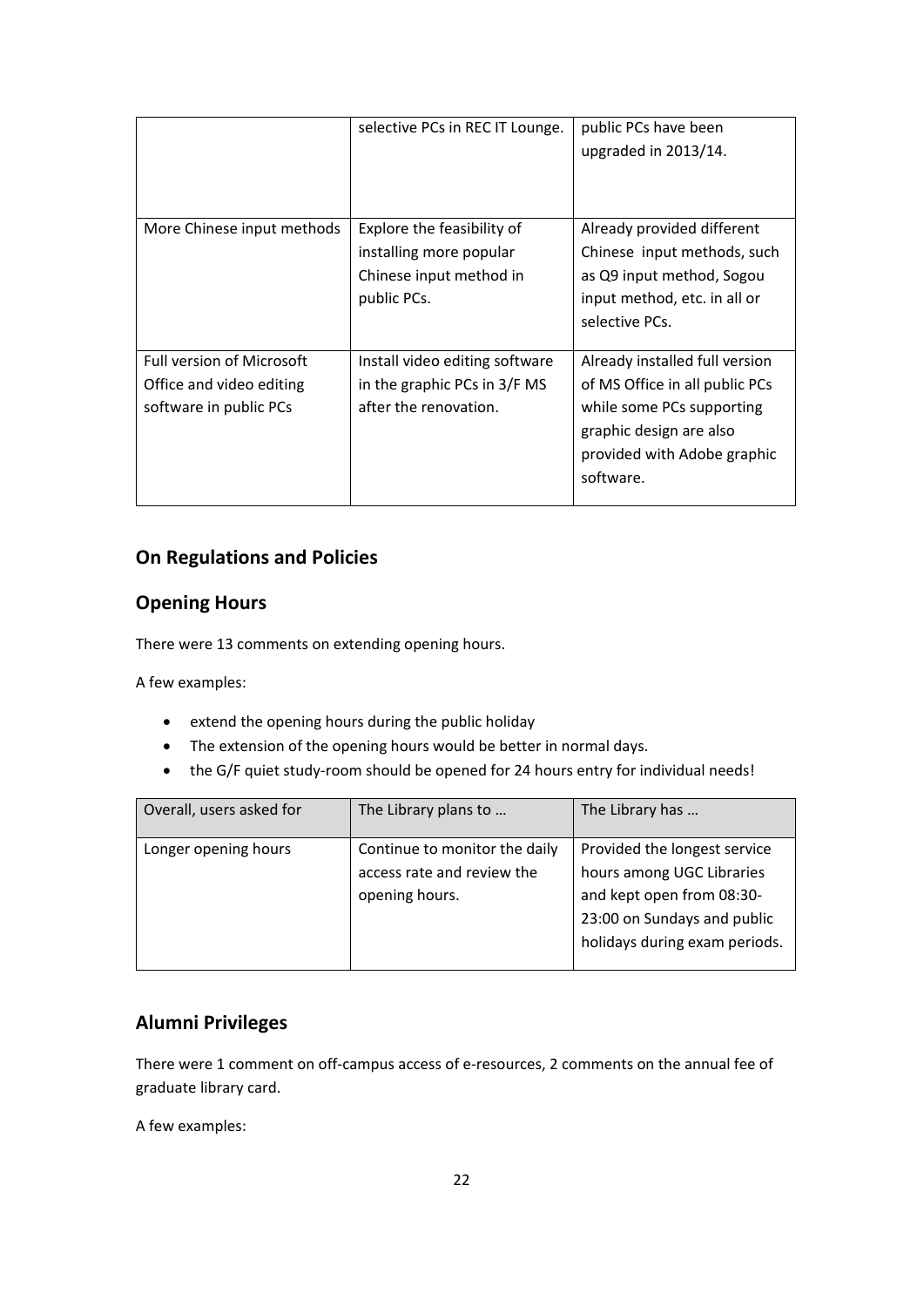+ve:

 I hold a visitor library card and am very satisfied with the library services. The library has provided important support for my teaching and research needs.

‐ ve:

 Visitor card holders like me would appreciate an option to upgrade the privilege to allow full access of databases and ebooks.

| Overall, users asked for   | The Library plans to       | The Library has               |
|----------------------------|----------------------------|-------------------------------|
|                            |                            |                               |
|                            |                            |                               |
| More off-campus accessible | Continue to negotiate with | Provided remote access to e-  |
| e-resources                | vendors/publishers to      | resources for all PolyU staff |
|                            | advance alumni's remote    | and students.                 |
|                            | access of e-resources.     |                               |
|                            |                            |                               |
| Reduced annual fee of      |                            | Provided discount to          |
| alumni membership          |                            | Federation of PolyU Alumni    |
|                            |                            | Associations Cardholders.     |
|                            |                            |                               |
|                            |                            | Provided alumni membership    |
|                            |                            | of off-campus access of       |
|                            |                            | selected e-resources.         |

It will be appreciated if the annual fee of library card for Alumini could be reduced.

#### **Loan Policy**

 There were 7 comments on HKALL, 7 comments on loan period of reserve books, 2 comments on loan period of notebook computers, 5 comments on reminder notices, 3 comments on number of renewals.

A few examples:

+ve:

 It is good for the library to have a short loan time and a early return deadline for the text book or required reading for different subject and program

- The borrowing time for books from HKALL is not long enough
- The reservation service for some popular books is not efficient as the 30‐day period for each loan is too long

| Overall, users asked for | The Library plans to                                      | The Library has                                         |
|--------------------------|-----------------------------------------------------------|---------------------------------------------------------|
| Longer loan period of    | Monitor the usage of reserve<br>books and review the loan | Added multiple copies of<br>reserve books as 7-day loan |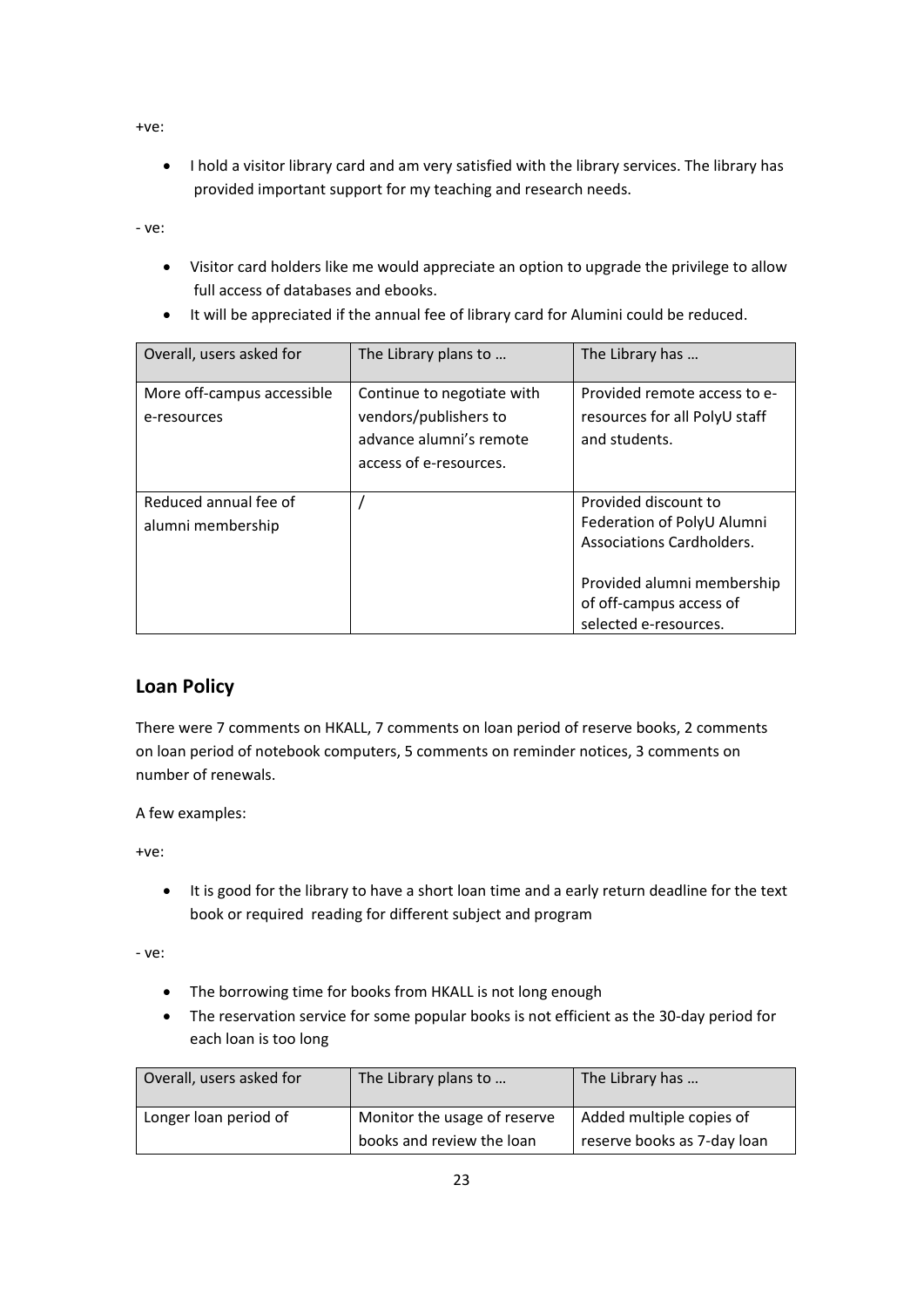| reserve books                | policy as necessary.         | copies to allow longer loan     |
|------------------------------|------------------------------|---------------------------------|
|                              |                              | period.                         |
|                              |                              |                                 |
| More loan quota, extended    | Continue to collaborate with | Increased the hold quota so     |
| loan period, and allowing to | other UGC libraries to       | that eligible users can reserve |
| hold HKALL items             | improve HKALL service.       | more HKALL books.               |
|                              |                              |                                 |
| Longer loan period of        | Review the loan period and   |                                 |
| notebook computers           | usage of notebook computers. |                                 |
|                              |                              |                                 |

#### **Noise and Seat Reservation**

There were 39 comments on noise, 17 comments on occupied seats by unattended items.

A few examples:

+ ve:

Well done currently, but still needs to be improved.

- Some students talk a lot at quiet areas.
- G/F 24 hrs opening area was so noisy.
- Some studying area are noisy and this situation should be controlled. More quiet studying area is preferred.
- It would be better if the self-study areas could be more quiet as sometimes there are some students talk with their friends or on phone.
- There are often some unattended belongings on self-study desks or tables.
- Study rooms in G/F are always occupied by students' bags and there is no one in the room.

| Overall, users asked for     | The Library plans to                                                                                                                             | The Library has                                                                                                                                               |
|------------------------------|--------------------------------------------------------------------------------------------------------------------------------------------------|---------------------------------------------------------------------------------------------------------------------------------------------------------------|
| Controlling seat reservation | Increase the awareness of<br>library users not to leave their<br>belongings unattended;<br>Increase staff patrol to<br>prevent seat reservation. | Implemented anti-seat<br>reservation policy during<br>Exam periods;<br>Removed any unattended<br>belongings when seat<br>reservation is reported by<br>users. |
| Better noise control         | Increase the awareness of<br>library users to keep quiet and<br>not using mobile phone in the<br>quiet study zone and reading<br>rooms;          | Opened up more designated<br>areas for discussion, such as<br>24-Hour Study Centre,<br>Discussion Zones, Research<br>Lounge, and Group Viewing                |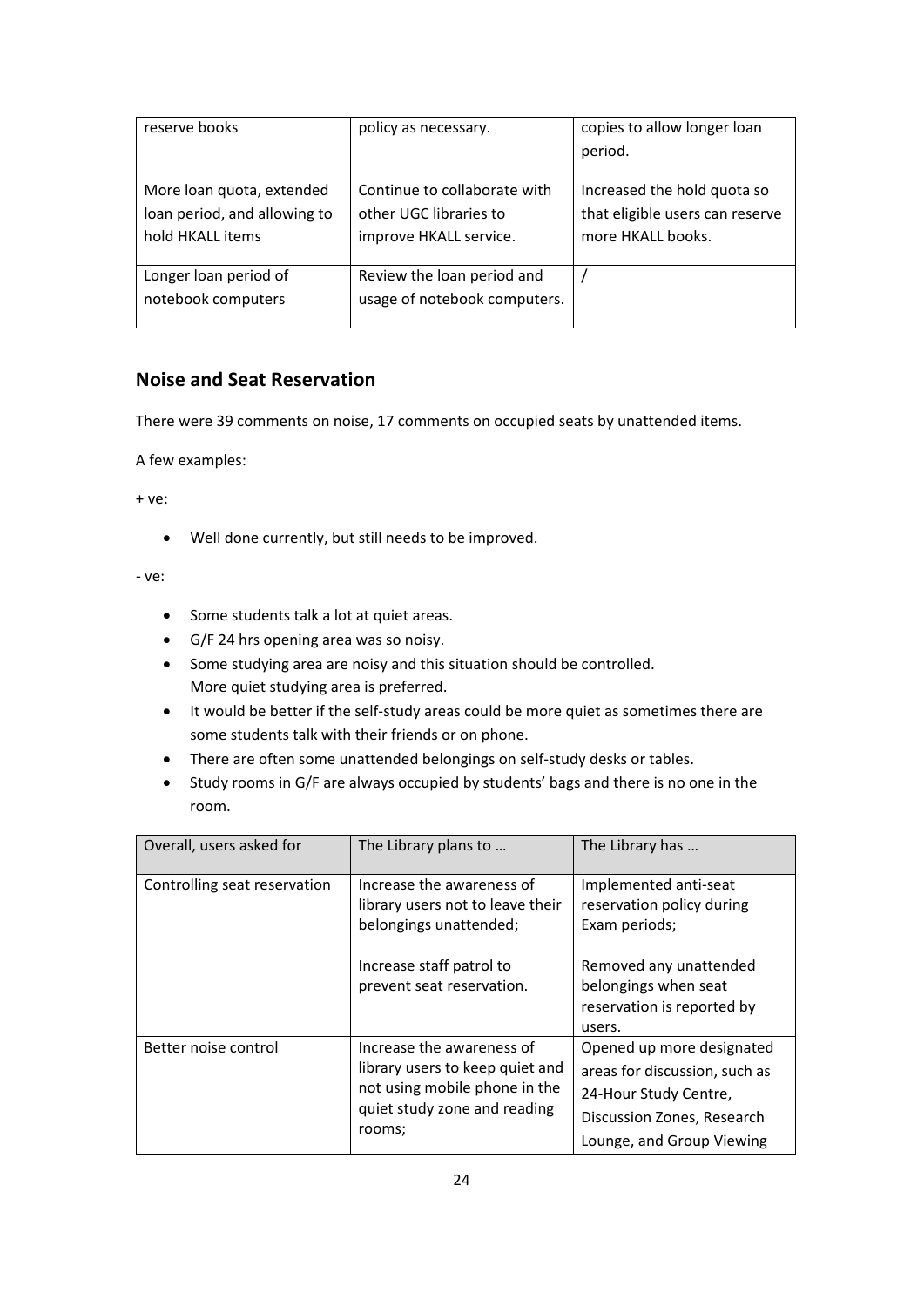| Increase staff patrol to | Rooms in MC. |
|--------------------------|--------------|
| enforce noise control.   |              |

# **Shelving / Locating Library Materials**

 There were 7 comments on difficulties in locating bookshelves, 7 comments on availability of the "available" books on shelves.

A few examples:

‐ ve:

- difficuit to find out the location of the required booksheif
- I may sometimes confuse with finding books in library, locating the books in which floor.
- Sometimes, I can't find the book showing 'available' on the website.
- The layout of the library can be confusing. The catalogue numbering of the bookshelves could be better placed
- Red and Blue zone is meaningless to users.

| Overall, users asked for                               | The Library plans to                                                                        | The Library has                                                                                                                        |
|--------------------------------------------------------|---------------------------------------------------------------------------------------------|----------------------------------------------------------------------------------------------------------------------------------------|
| Item with status "Available"<br>to be on the bookshelf | Increase student awareness of<br>how we follow up books that<br>are missing on the shelves. | Deployed more manpower to<br>pick out the misplaced items<br>while re-shelving;                                                        |
|                                                        |                                                                                             | Provided searching service for<br>"available" items not found on<br>shelves. User will be informed<br>of the result by phone or email. |
| Items on the library shelves                           | Continue to explain what the                                                                | Updated timely the "Call                                                                                                               |
| to be easier to find                                   | location and call number in<br>the catalogue means;                                         | Number Locations" webpage<br>with floor and zoning<br>information;                                                                     |
|                                                        | Encourage users to click the                                                                |                                                                                                                                        |
|                                                        | link of location in catalogue<br>records to read the "Call<br>Number Locations" webpage;    | Posted "How the call numbers"<br>work" on book shelves.                                                                                |
|                                                        | Improve signage and maps.                                                                   |                                                                                                                                        |

#### **Collection**

There were 144 comments on Library collection and acquisition.

A few examples:

 **+ve:**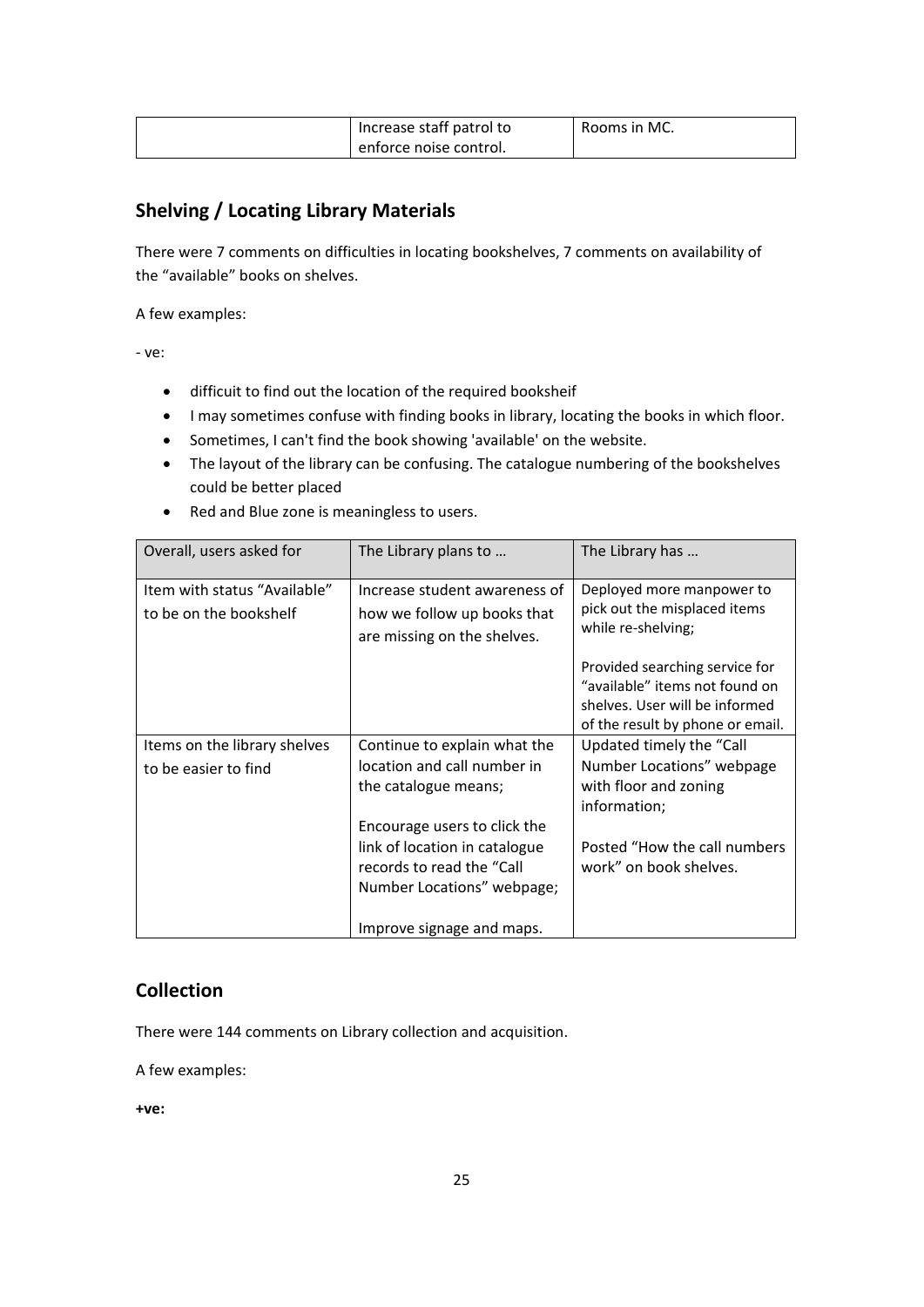- The Library is able to provide a wide range of resources for teaching and research purposes.
- The library has been doing really great on the e-journals services which have helped me a lot. I would definitely pay to continue using the service when I graduate. Many books and quite updated.
- There are plenty of books for students to read.
- Excellent provision of printed books.
- I made a request to buy a new book late time, much to my surprise, it was bought quickly. Really appreciate your efficiency but want more new Chinese modern literature.
- I think PolyU Library has tried the best to help students with providing the best facilities and various materials for research, and I would like to say thank you for the Library for giving us such great resources. I have recognized that there are more e‐books/materials than three/four years ago, the electronic version of copies in the way for fast reviewing of the book, and also we don't need to borrow and returns book again from the actual library, which save more time and it's easy to grab some information for research when it's urgent.
- Poly U is the best on providing printed book on my subject (library studies), it's really nice collection.
- The varieties of books in the Library are good. Apart from academic books/journals, I can borrow fictions/popular science topics books in the Library, which is good for broadening purpose, for both students and staff.
- Very happy with the library services, especially the amount of information I can get online without actually going to the library!

‐ve:

- I hope the numbers of journal/database that we can assess can be better, for example, library can subscribe more database for the students:).
- Lack of non- academic books(e.g travel books, modern novels...).
- It will be appreciated if more Chinese books or journals can be introduced in the library;
- The databases of the e-books or e-journals are not enough. Cannot find sufficient information for my research.
- Books stored in the Library are a bit too old for some disciplines.
- 增加人文學科的藏書量 .
- We need more textbooks and longer borrowing period given recalled.
- As the Internet access is very common now, I think the library can provide more e-book for student to access the item outside campus, such as studying at home.

| Overall, users asked for        | The Library plans to         | The Library has               |
|---------------------------------|------------------------------|-------------------------------|
| More library resources,         | Purchase/subscribe to more   | Participated in CADAL and     |
| such as books, e-books,         | Chinese e-books from various | accessed to more than 2       |
| journals, newspapers,           | sources, such as HyRead      | million Chinese e-books;      |
| databases and Chinese<br>titles | ebooks and 讀秀;               | Joined PDA programs to        |
|                                 | Source more new book         | access to whole collection of |
|                                 | catalogues;                  | Alexander Street Press and    |
|                                 |                              | Cengage ebooks;               |
|                                 | Continue to fine-tune YBP    |                               |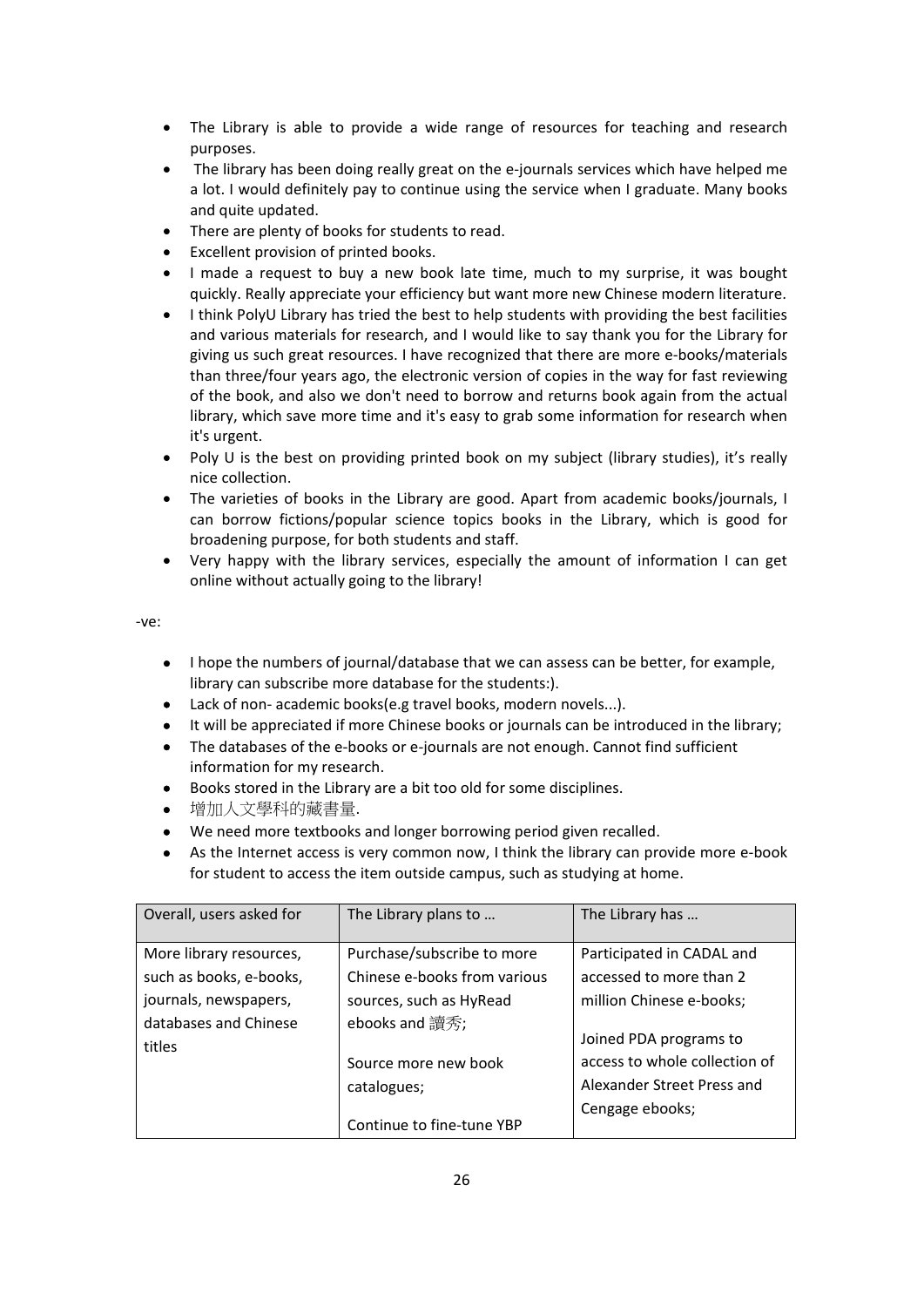|                          | profiles to include more new  | Encouraged faculty staff and    |
|--------------------------|-------------------------------|---------------------------------|
|                          | books;                        | allowed students to make        |
|                          |                               | new recommendations;            |
|                          | Encourage faculty staff to    |                                 |
|                          | recommend new books by        | Subscribed new journals and     |
|                          | enriching New Title Alert     | databases requested by          |
|                          | Services;                     | Faculty staff if budget allows. |
|                          | Keep reviewing new            |                                 |
|                          | recommendations suggested by  |                                 |
|                          | students/alumni.              |                                 |
|                          |                               |                                 |
| More copies of textbooks | Acquire e-versions of highly- | Acquired more textbook titles   |
|                          | demanded Reserve Books with   | to support undergraduate        |
|                          | unlimited/multiple users      | curriculum after soliciting     |
|                          | licenses;                     | course readings from faculty    |
|                          |                               | staff;                          |
|                          | Contact faculty staff to get  |                                 |
|                          | course readings in time;      | Implemented the e-preferred     |
|                          | Review the Reserve Book Loan  | policy for books, and           |
|                          |                               | purchased ebooks with           |
|                          | Policy.                       | unlimited/multiple users        |
|                          |                               | licence whenever possible.      |
| Participation in         | Promote "Suggest a Purchase"  | Welcomed all students and       |
| recommending books to    | service to staff and students | faculty staff to recommend      |
| the Library              |                               | books and AV materials          |
|                          |                               |                                 |

# **Library Staff**

 A total of 64 comments were on services provided by Library staff. There were 25 comments commending good service, friendliness and politeness of Library staff, 21 comments from users valuing Library staff for being helpful and knowledgeable in assisting them, 8 comments on the need for Library staff to remind other users to keep quiet, 7 comments on noise generated by Library staff in public area, and 3 comments suggesting Library staff to improve their technical or language skills.

A few examples:

+ve:

- The overall service provided by the Library is a world class standard.
- The staff in library are especially worthy for praising. They are really polite and helpful.
- I am impressed by the polite and friendly staff at the library. They are flexible and responsive at the counters. They readily offered me assistance when I approached them for help. I really appreciate their hospitality to the readers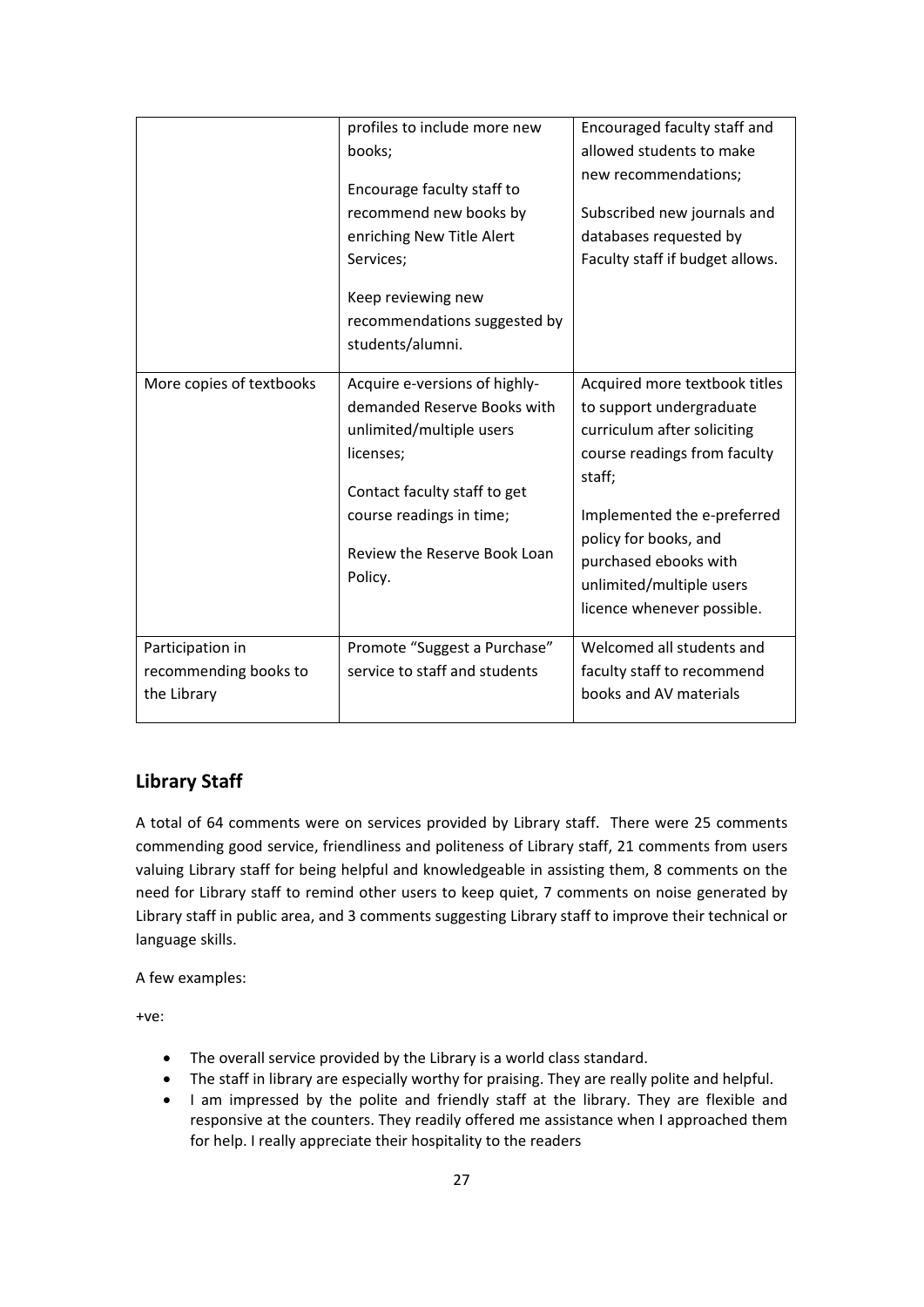Library staff can provide information to me very efficiently and as an internal staff they are helpful and knowledgeable to me. Their service is appreciated.

- During exam period, there are many students study in library, some of them will chat with their friends and making noises which is quite disturbing. It would be nice if library can arrange more ambassadors to ensure the study environment is quiet enough.
- When the staff walk pass the study area with trolley or work in a group, I believe they can make less noise / do not discuss that loudly.
- Some of the staffs of the service & technical support desk at 3/F are not professional enough to handle either the basic computer questions such as updating JAVA version in computers or the advanced Bloomberg application.
- It would be quite helpful if some of the staff could receive some further English training.

| Overall, users asked for                                                      | The Library plans to                                                                                                                         | The Library has                                                                                                                                                                                                                                                                                                                                                                                                                                                                                                                                                                     |
|-------------------------------------------------------------------------------|----------------------------------------------------------------------------------------------------------------------------------------------|-------------------------------------------------------------------------------------------------------------------------------------------------------------------------------------------------------------------------------------------------------------------------------------------------------------------------------------------------------------------------------------------------------------------------------------------------------------------------------------------------------------------------------------------------------------------------------------|
| Library staff to remind users<br>to lower their voices and<br>noise generated | Intensify staff patrolling<br>during peak seasons;                                                                                           | Zoned the Library by different<br>noise levels and purposes to<br>accommodate the different<br>needs of our users.                                                                                                                                                                                                                                                                                                                                                                                                                                                                  |
|                                                                               | Redesign all signage in the<br>Library in the summer of 2015<br>to enable users to easily<br>choose the right study zone<br>for their needs. | Collaboration zones are<br>intended for collaborative<br>group work where moderate<br>levels of noise are expected<br>from group discussion. Silent<br>and quiet zones are intended<br>for quiet study where minimal<br>noise levels are expected and<br>should be always observed.<br>Library staff has been<br>patrolling regularly to ensure<br>that the noise levels are<br>appropriate for the different<br>zones, and reminding users to<br>keep their voices down when<br>necessary. Users can also alert<br>a library staff member if there<br>is a persistent noise issue. |
| Library staff to have                                                         | Continue to encourage and                                                                                                                    | Trained professional librarians                                                                                                                                                                                                                                                                                                                                                                                                                                                                                                                                                     |
| adequate knowledge to                                                         | provide support to counter                                                                                                                   | to answer advanced research                                                                                                                                                                                                                                                                                                                                                                                                                                                                                                                                                         |
| assist users                                                                  | staff in upgrading skill sets                                                                                                                | questions, and assist users                                                                                                                                                                                                                                                                                                                                                                                                                                                                                                                                                         |
|                                                                               | through IT training, customer                                                                                                                | with specialized databases,                                                                                                                                                                                                                                                                                                                                                                                                                                                                                                                                                         |
|                                                                               | services training, and courses                                                                                                               | such as "Bloomberg                                                                                                                                                                                                                                                                                                                                                                                                                                                                                                                                                                  |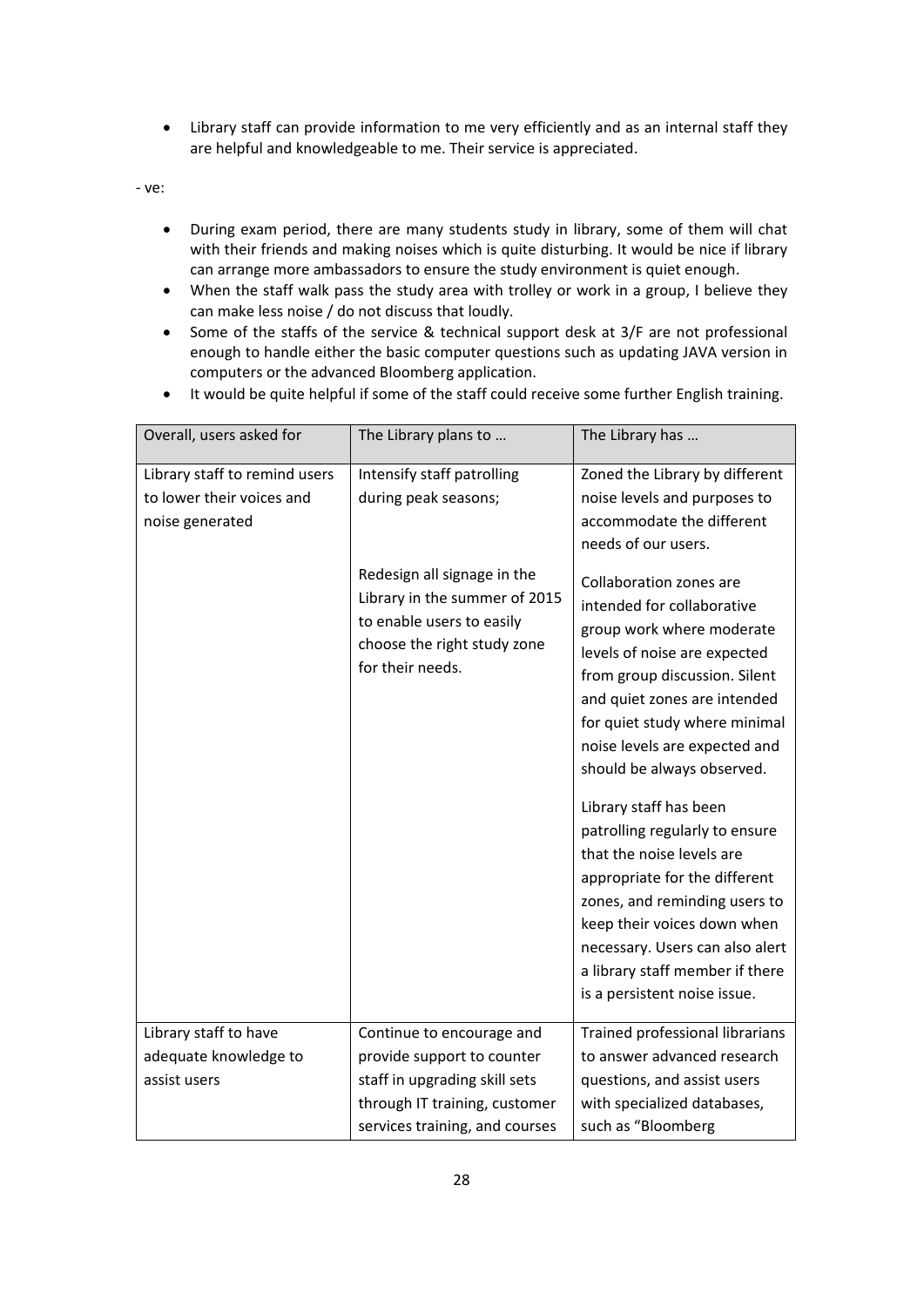|                                          | to improve their language<br>proficiency.                                                        | Professional Service". Users<br>can make an appointment at<br>the Research Help Desk for in-<br>depth consultation provided<br>by professional librarians. |
|------------------------------------------|--------------------------------------------------------------------------------------------------|------------------------------------------------------------------------------------------------------------------------------------------------------------|
| Less noise generated by<br>Library staff | Continue to monitor the noise<br>level of Library staff working<br>at counters and public areas. | Reminded all Library staff to<br>keep their voices down and<br>minimize the noise they<br>generate while working in<br>public areas.                       |

#### **User Education**

 There were 9 comments on issues regarding provision of evening/weekend workshops, 6comments on offering more workshops, 2 comments on workshop promotion.

A few examples:

+ve:

- The workshops are useful. Do send more updated e‐notice and arrange some more in the evening.
- Library workshops are great. I attended one workshop last week that I can learn how to search information more effective and efficiency.
- I find the workshops about the usage of various library services very useful. And the instructors (the Library Liasion Officers) very helpful.
- Librarians are polite and helpful.
- The courses provided are very useful.

- The courses provided are very useful but they usually clashes with teaching timetable or too late in the evening....
- Most of the workshops I have come across, clashes with my timetable and are one the evenings. In addition, I find some workshops, irrelevant or not useful for undergraduates like me
- Some of the library workshops have too little vacancies. In fact, I have noticed the workshops before but it's hard to match the time schedule for part‐time students. ..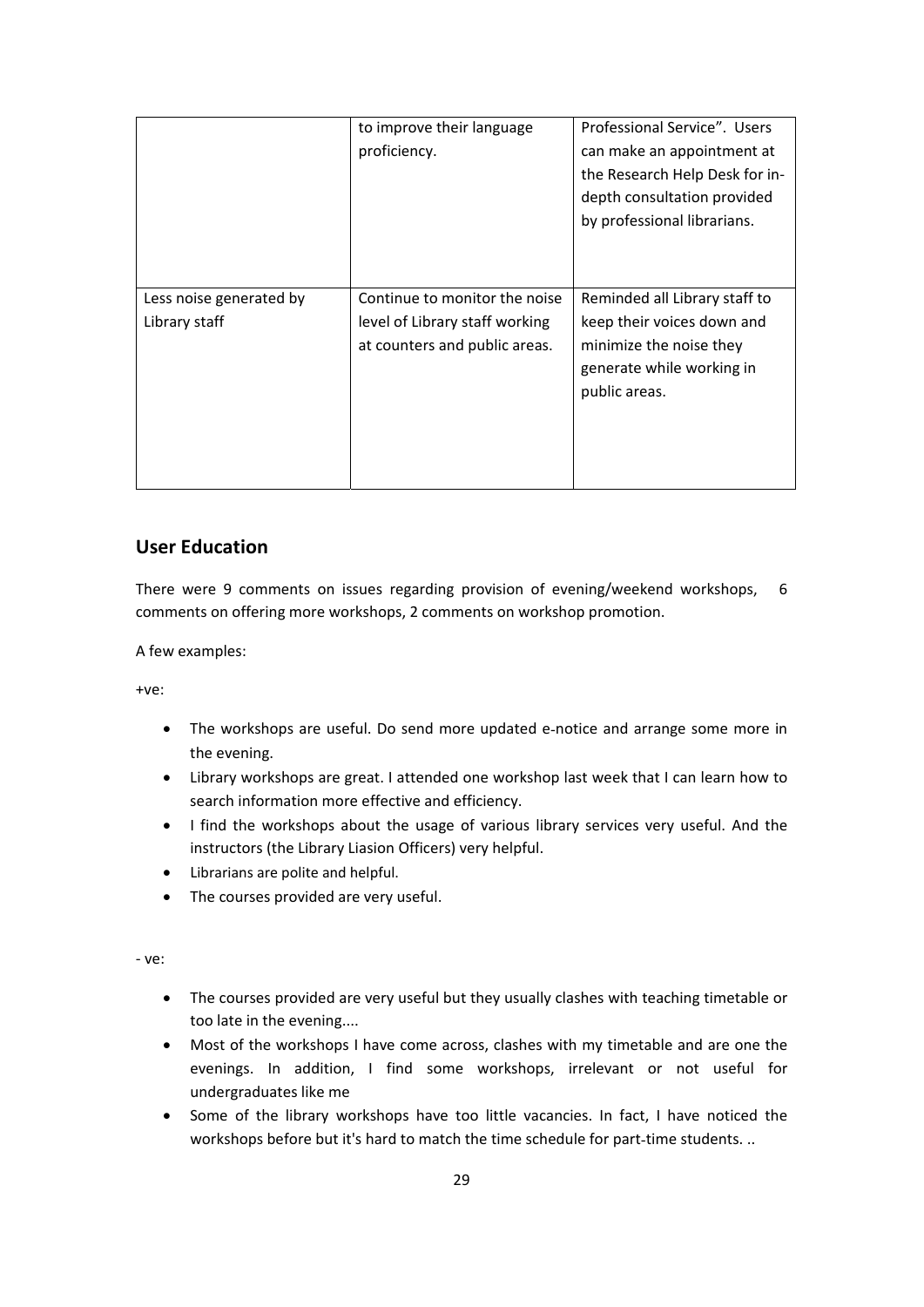Topic of workshop repeat too frequently. The content is too general. More wide range of topic…

| Overall, users asked for                                          | The Library plans to                                                                                                                         | The Library has                                                                                                                                                                                                                                     |
|-------------------------------------------------------------------|----------------------------------------------------------------------------------------------------------------------------------------------|-----------------------------------------------------------------------------------------------------------------------------------------------------------------------------------------------------------------------------------------------------|
| More workshops                                                    | Continue our effort to identify<br>different times to run<br>workshops, so that more<br>users can join in;<br>Re-run popular workshops.      | Provided many more<br>workshops in the second<br>semester.                                                                                                                                                                                          |
| More workshops to be<br>conducted in the evenings<br>and weekends | Provide more evening and<br>Saturday workshops. Monitor<br>attendance for further<br>planning.                                               | Provided workshops in the<br>evenings and re-run popular<br>ones in Saturday afternoons.<br>However, turnout rate of<br>some sessions were not high.                                                                                                |
| More variety of workshops                                         | Continue our effort to<br>develop new workshop<br>content and topics.                                                                        | Developed new workshop<br>content and topics to train<br>Library users to make<br>effective use of newly<br>subscribed resources and<br>tools, e.g. EndNote;<br>Rearranged workshop time to<br>allow more potential<br>participants to enroll, e.g. |
|                                                                   |                                                                                                                                              | moving workshop on further<br>studies from April to May<br>after exam time.                                                                                                                                                                         |
| Promote workshops and<br>send more updated e-notice               | Promote workshops via<br>various means, e.g. email,<br>Facebook, WedAd, Library<br>Calendar and promote related<br>workshop(s) in class etc. | Developed a variety of<br>advertisement content - both<br>print copies and online<br>materials with attractive<br>graphics.                                                                                                                         |

# **Inter‐Library Loan**

 $\overline{\phantom{a}}$ 

There were 7 comments on use and access to interlibrary loans services.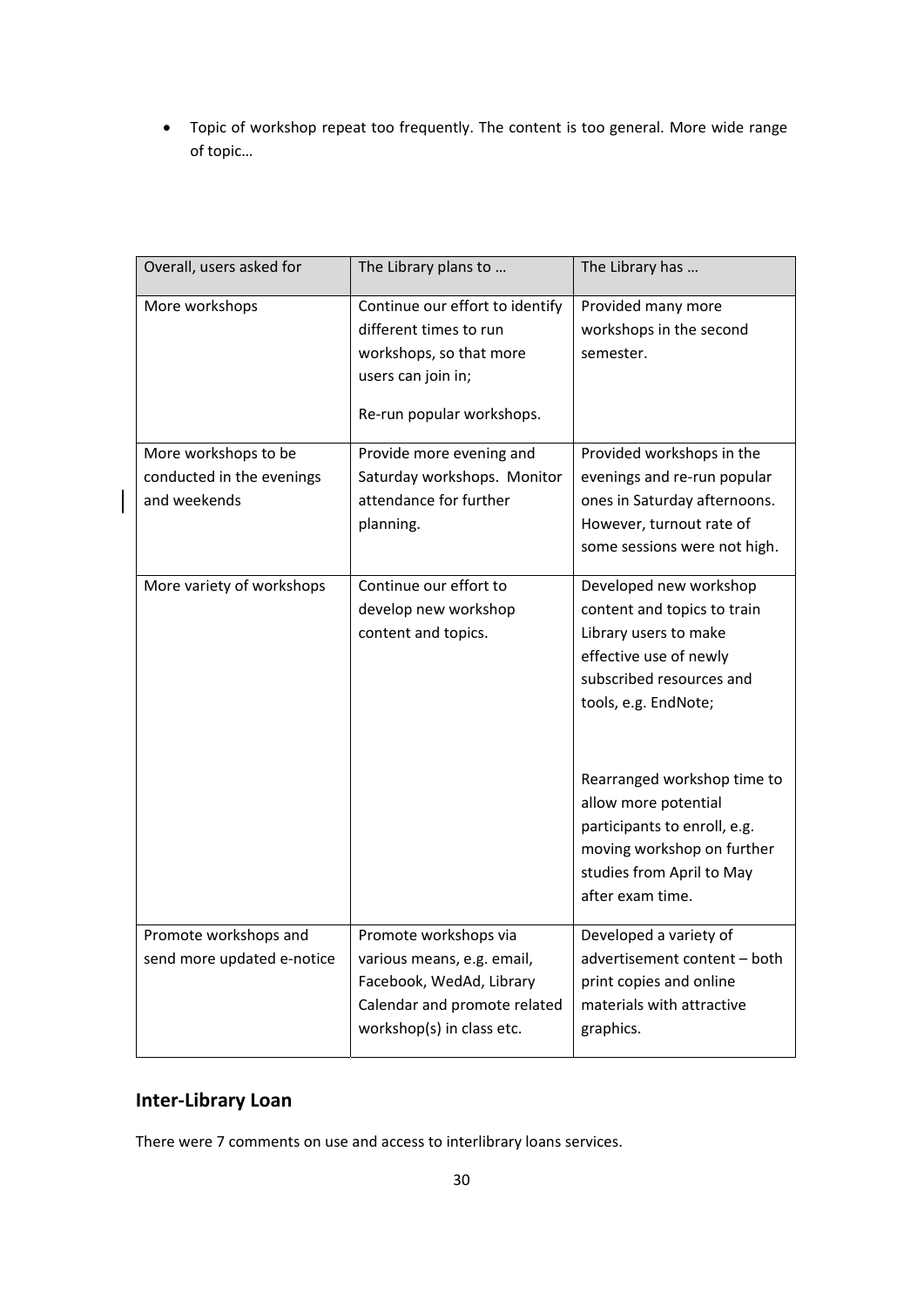#### A few examples:

#### +ve:

• It is already very good now...

- Please include Book Chapter for request through the iLLiad. This is especially important when we cannot locate the book in through the HKALL.
- Can quota for inter-library loans (esp.e-journals) be increased?
- Some Interlibrary loans for printed books can be made possible in some cases.
- Consider the feasibility of allowing book drop for returning inter-library loans.

| Overall, users asked for                                            | The Library plans to                                                                                                                                                                                                                                            | The Library has                                                                                                                                                                                                                      |
|---------------------------------------------------------------------|-----------------------------------------------------------------------------------------------------------------------------------------------------------------------------------------------------------------------------------------------------------------|--------------------------------------------------------------------------------------------------------------------------------------------------------------------------------------------------------------------------------------|
| Including book chapter<br>request for Interlibrary Loans<br>service | Continue to deliver the book<br>chapter request service and<br>publicize the Interlibrary Loan<br>and Document Delivery services<br>by various means, e.g. add ILL<br>information in OneSearch zero<br>search result page to remind<br>users about the service. | Been providing book chapter<br>request.                                                                                                                                                                                              |
| More ILL loan quota                                                 | Review policies including loan<br>quota regularly to improve<br>service.                                                                                                                                                                                        | Been providing a loan quota<br>comparable to other UGC<br>funded Libraries.<br>It is a loan quota for all ILL<br>materials.                                                                                                          |
| Obtaining printed books<br>beyond ILL means                         | Continue to consider the<br>purchase of recommended<br>items and communicate with<br>users on their special needs and<br>make arrangement if possible.                                                                                                          | Been obtaining relevant<br>items for users via<br>interlibrary loan partners<br>and document delivery<br>service providers.                                                                                                          |
| Allowing interlibrary loan<br>items to be returned via<br>book drop | Continue with current practice.                                                                                                                                                                                                                                 | Provided return of ILL items<br>via Help Desk counter (3/F)<br>as books supplied by<br>overseas libraries may come<br>along with insurance. Lost<br>and damage of items may<br>incur considerable sum of<br>money and some books are |